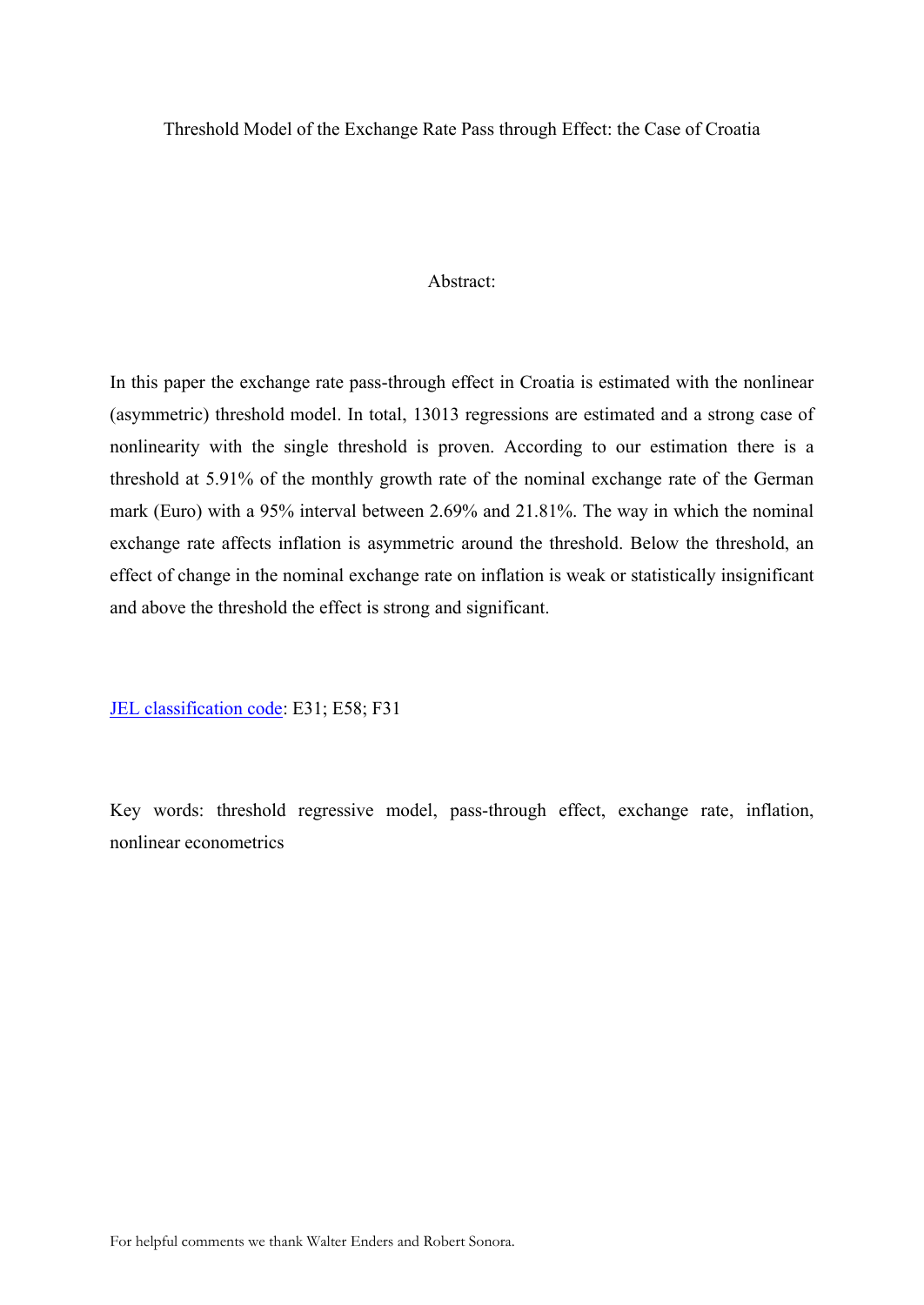## **Introduction**

The paper aims to introduce a nonlinear econometrics to the discussion on the one of the most popular issues of the macroeconomic policy design in Croatian economy. Threshold estimation is used to test exchange rate pass-through (ERPT) effect in Croatian economy. The strength of the impact of the exchange rate changes on the domestic prices (ERPT effect) has several important implications to thinking of the role of the exchange rate in macroeconomic policy design. According to the theory, if the degree of pass-through is high, the nominal exchange rate does not have much impact on the real exchange rate. On the other hand, if the degree of pass-through is low, the exchange rate changes will change the relative prices of tradables and non-tradables, so that the adjustment in trade balances will be relatively prompt. For example, after depreciation, imported goods become more expensive, if pass-through is low, so that expenditure switching from imports to domestic goods will occur and external balances will be corrected in several months (Ito and Sato 2006, p. 3).

Besides relative prices, an important aspect is the interaction between the exchange rate and domestic prices including both tradables and non-tradables. Suppose that a country is experiencing trade deficits and the exchange rate depreciates, then export competitiveness is strengthens, resulting in an improvement in the external balance. However, if domestic prices in general respond to the nominal exchange rate depreciation one-to-one—that is, passthrough not only to import prices but to the CPI in general—then any export competitiveness from nominal depreciation would be cancelled out with zero effect on trade balance. A combination of nominal depreciation and high inflation leaves the export competitiveness unchanged, while corporations and financial institutions that had net foreign-currency liabilities become burdened by larger real debts and nonperforming loans (Ito and Sato 2006, p. 4.).

In the first part of paper theoretical explanations of the exchange rate pass-through theory are briefly explained and several empirical studies of the theory are surveyed. In the second part of the paper data series used in this paper are analyzed. In the third part of paper, a methodology of estimation of the threshold regressive model is presented. In the last part, empirical findings together with limitations, implications and recommendations are presented.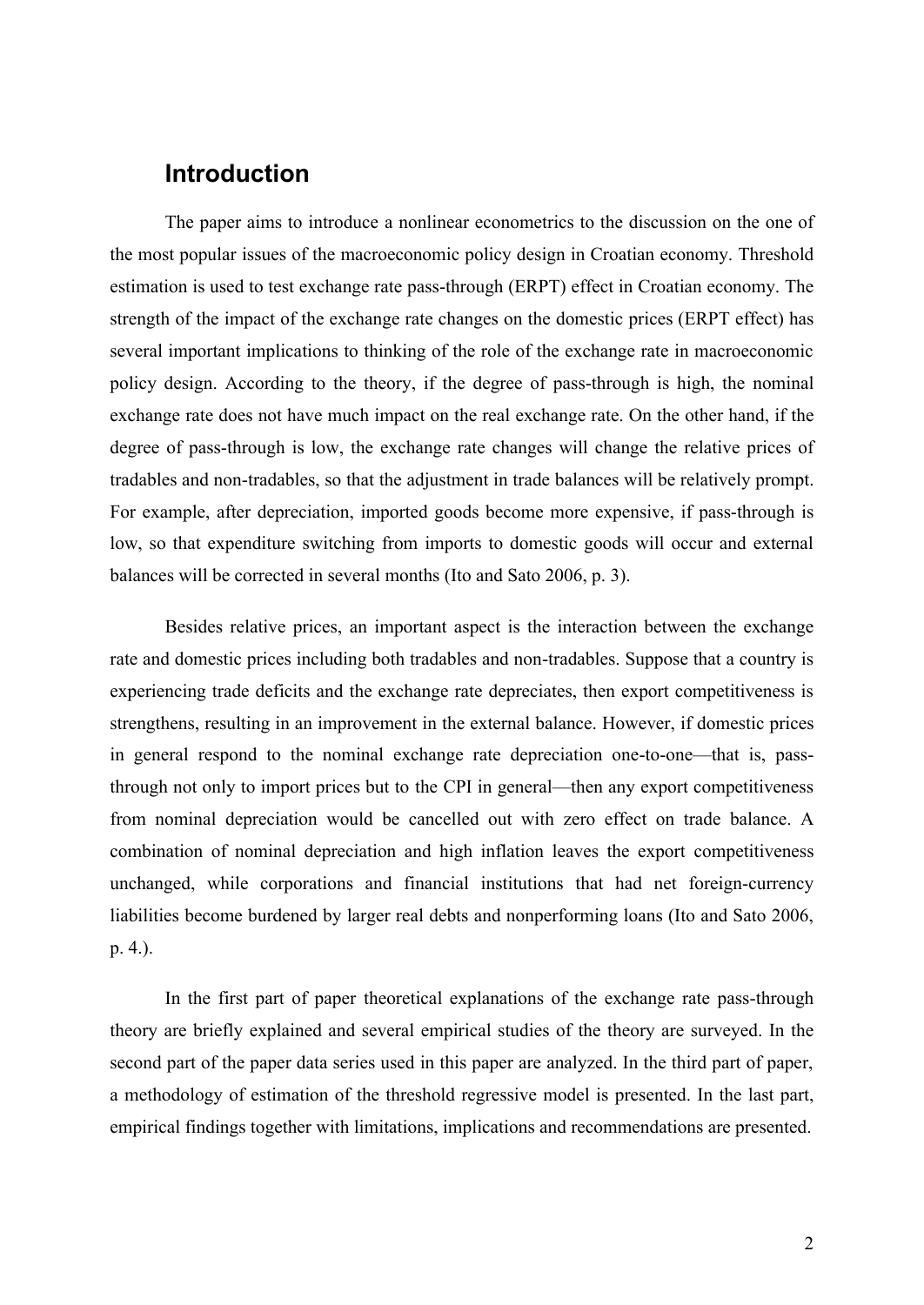## **The EPRT effect**

 $\overline{a}$ 

A theoretical discussion on the exchange rate pass-through effect should start with the purchasing power parity (PPP) hypothesis. The PPP is the disarmingly simple empirical proposition which states that, once converted to a common currency, national price levels should be equal.<sup>1</sup> The basic idea is that if goods market arbitrage enforces broad parity in prices across a sufficient range of individual goods (the  $LOOP$ )<sup>2</sup>, then there should also be a high correlation in aggregate price levels. When PPP holds, the real exchange rate is a constant so that movements in the real exchange rate represent deviations from PPP. "While few empirically literate economists take PPP seriously as a short-term proposition, most instinctively believe in some variant of purchasing power parity as an anchor for long-run real exchange rates. Warm, fuzzy feelings about PPP are not, of course, a substitute for hard evidence" (Rogoff 1996, p. 647).

The body of empirical evidence on the PPP assumption converged sufficiently to allow several conclusions to be drawn. Firstly, continuous PPP does not exist in the real world (Lothian and Taylor 1996). Secondly, during the float period after 1974, real exchange rates exhibited random walk behavior (Meese and Rogoff 1983). Third, long span and panel studies that have emerged as a consequence of the power problem manage to reject the null hypothesis of no cointegration for the PPP tests in the very long run or in panel studies (Sarno and Taylor 2002, pp. 62-68). Fourth, empirical tests in Croatia reached similar conclusions. In the short run, PPP does not hold (Pufnik 2002), while in the long run it is quite easy to prove mean reverting properties of the real exchange rate (Tica 2006).

The PPP puzzle remains unsolved. How it is possible to reconcile the enormous shortterm real exchange rate volatility with the extremely slow rate at which shocks damp out (Rogoff 1996, p. 647)? Most explanations of short term exchange rate movements point to financial factors such as changes in portfolio preferences, short-term asset bubbles (portfolio balance models), and monetary shocks (monetary models) in the presence of sticky or flexible nominal wages and prices (Rogoff 1996, pp. 647; Sarno and Taylor 2002, pp. 99-110).

<sup>&</sup>lt;sup>1</sup> "Absolute PPP" is in levels, while according to the "relative PPP" assumption, depreciation of one currency relative to another matches the difference in aggregate price inflation between two countries concerned (Sarno and Taylor 2002, pp. 51; Rogoff 1996, pp. 650).

<sup>&</sup>lt;sup>2</sup> The low of one price (LOOP) postulates that the same good should have the same price across countries if prices are expressed in terms of the same currency.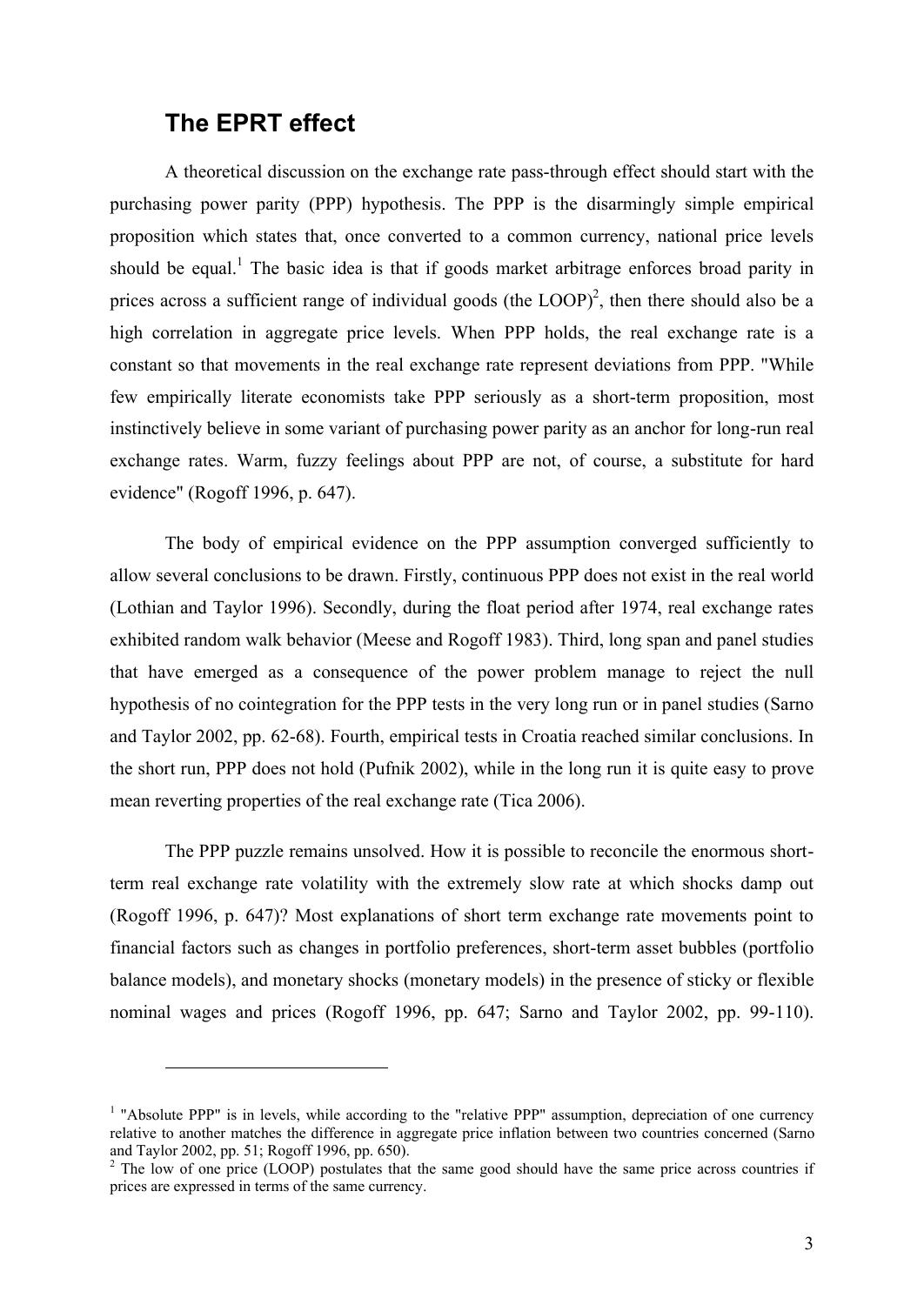Furthermore, equilibrium models and liquidity models explain movements as a permanent consequence of changes in technology and tastes (Sarno and Taylor 2002, pp. 110-123).<sup>3</sup>

The ERPT effect is closely connected with theories of real exchange rate determination (portfolio balance models, monetary models and general equilibrium models) and it might be perceived in two ways within the context of the PPP assumption. First, the low ERPT effect might explain the mechanisms that drive economies away from long run real exchange rate equilibriums, creating big and persistent deviations. Secondly, the low ERPT might justify active exchange rate policy in the economies with appreciated real exchange rate level and price or wage rigidities.

There are many theoretical explanations for the incomplete ERPT effect (Menon 1995). Dornbusch (1987) and Krugman (1987) justifies incomplete pass-through as arising from imperfect competition firms that operate in a market and adjust their mark-up in response to an exchange rate shock. They argue that *pricing to market*, due to imperfect competition is responsible for existence of price differences across countries where oligopolistic firms dominate the market. <sup>4</sup> Devereux and Yetman (2002, p. 348) argue that sticky prices play important role in cross-country variations in ERPT and that as a result, ERPT is endogenous to monetary policy regime. Burstein et al. (2003) emphasize the role of non-traded domestic inputs in the chain of distribution of tradable goods. Another line of reasoning stresses more the role that monetary and fiscal authorities play, by partly offsetting the impact of changes in the exchange rate on prices (Gagnon and Ihrig, 2004; Ito and Sato 2006). Devereux and Engel (2001) and Bacchetta and van Wincoop (2003) explore instead the role of local currency pricing in reducing the degree of ERPT.

There is a large number of studies on the ERPT effect conducted for the case of developed countries (e.g. Anderton 2003; Campa and Goldberg 2004; Campa et al. 2005; Gagnon and Ihrig 2004; Hahn 2003; Ihrig et al. 2006 and McCarthy 2000) and studies conducted for the case of developing countries (e.g. Ito and Sato 2006; Choudhri and Hakura 2006; Frankel et al. 2005; Coricelli, Jazbec and Masten 2004; and Mihaljek and Klau 2001).

 $\overline{a}$ 

 $3$  For the detailed classification of the models of the real exchange rate determination see Tica (2005).

<sup>&</sup>lt;sup>4</sup> Dornbusch (1987) and Krugman (1987) ascribe pricing to market effect to price discrimination, while Kasa (1992) argued that the rationale underlying pricing to market is an adjustment cost framework, that is a model in which firms face similar menu costs or a model in which consumers face fixed costs when switching between different products.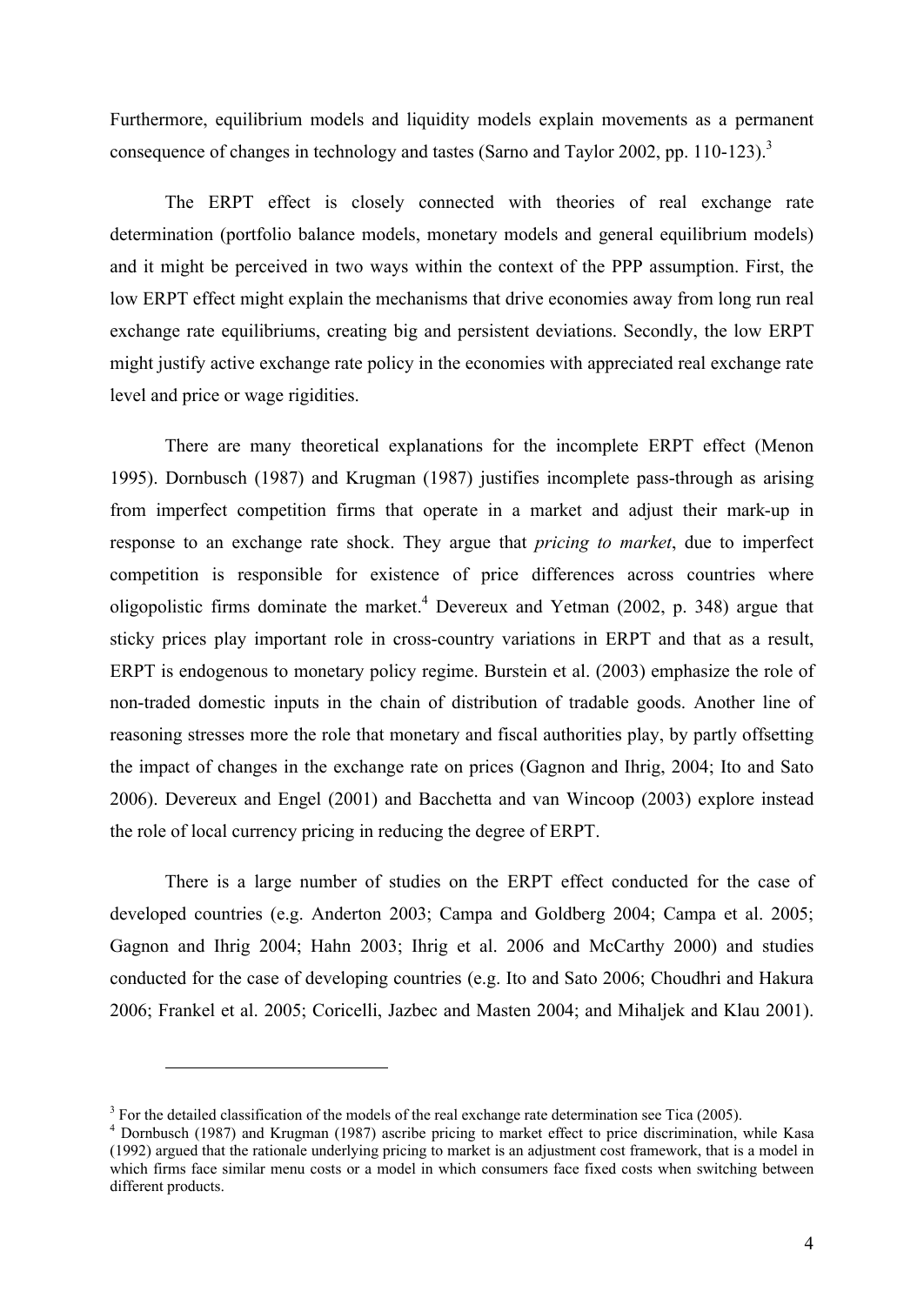Prevailing consensus is that movements in the exchange rate and prices do not go one to one in the short to medium run.

In Croatia, the ERPT effect has been a central question of almost all debates on the possible shifts in the macroeconomic policy design since stabilization. Almost all critiques of the post-stabilization macroeconomic policy emphasized growth oriented exchange rate policies and simply assumed or even ignored the strength of the ERPT effect in Croatia (Zdunic 2003; 2004a; 2004b; Nikic 2004; Zdunic and Grgic 1995; Grgic and Zdunic 1999). On the other hand, majority of advocates of the present economic policy simply assumed that the stability of the nominal exchange rate is a crucial factor for price stability in the short run (Babić 2006; Sonje 2000; Nestic 2000; Sonje and Vujcic 2000; Sonje and Skreb 1997; Anusic et. al. 1995).

Until now, several authors directly or indirectly researched the ERPT effect in Croatia. Billmeier and Bonato (2004) showed that the ERPT effect has been low during the poststabilization period in Croatia. The short run VAR methodology did not result in a relationship between exchange rate and retail price index, while cointegration techniques resulted with a long run ERPT coefficient of roughly 0.3 for the retail price index.<sup>5</sup> Kraft (2003) and Gattin-Turkalj and Pufnik (2002) also estimated modest levels of ERPT effect in Croatia, using the modeling strategy of McCarthy (2000). Results indicate that exchange rate affects the retail price index less than the producer price index. Furthermore, according to the impulse response functions, responses of the CPI to the nominal exchange rates movements were minimal. Maodus (2006) shows that the ERPT effect in Croatia hardly exists, the estimated ERPT coefficient was 0.042 for the CPI. Botric and Cota (2006) used variance decomposition based on VAR model to explain only 6% of inflation variance with exchange rate movements, while Druzic, Tica, Mamic 2006 estimated quite strong ERPT effect in average during 1962-2004.

With exception of Botric and Cota (2006) and Druzic, Tica and Mamic (2006), **all authors highlight possible regime switch threshold**, asymmetric adjustment and endogenity of the ERPT effect as a function of the monetary policy. Billmeier and Bonato (2004)

 $\overline{a}$ 

<sup>&</sup>lt;sup>5</sup> Obviously answer to the question weather VAR or cointegration results are closer to the genuine data generating process is function of the number of cointegrating vectors. If there is a strong cointegration in levels than cointegration results might be taken as more reliable, and vice versa.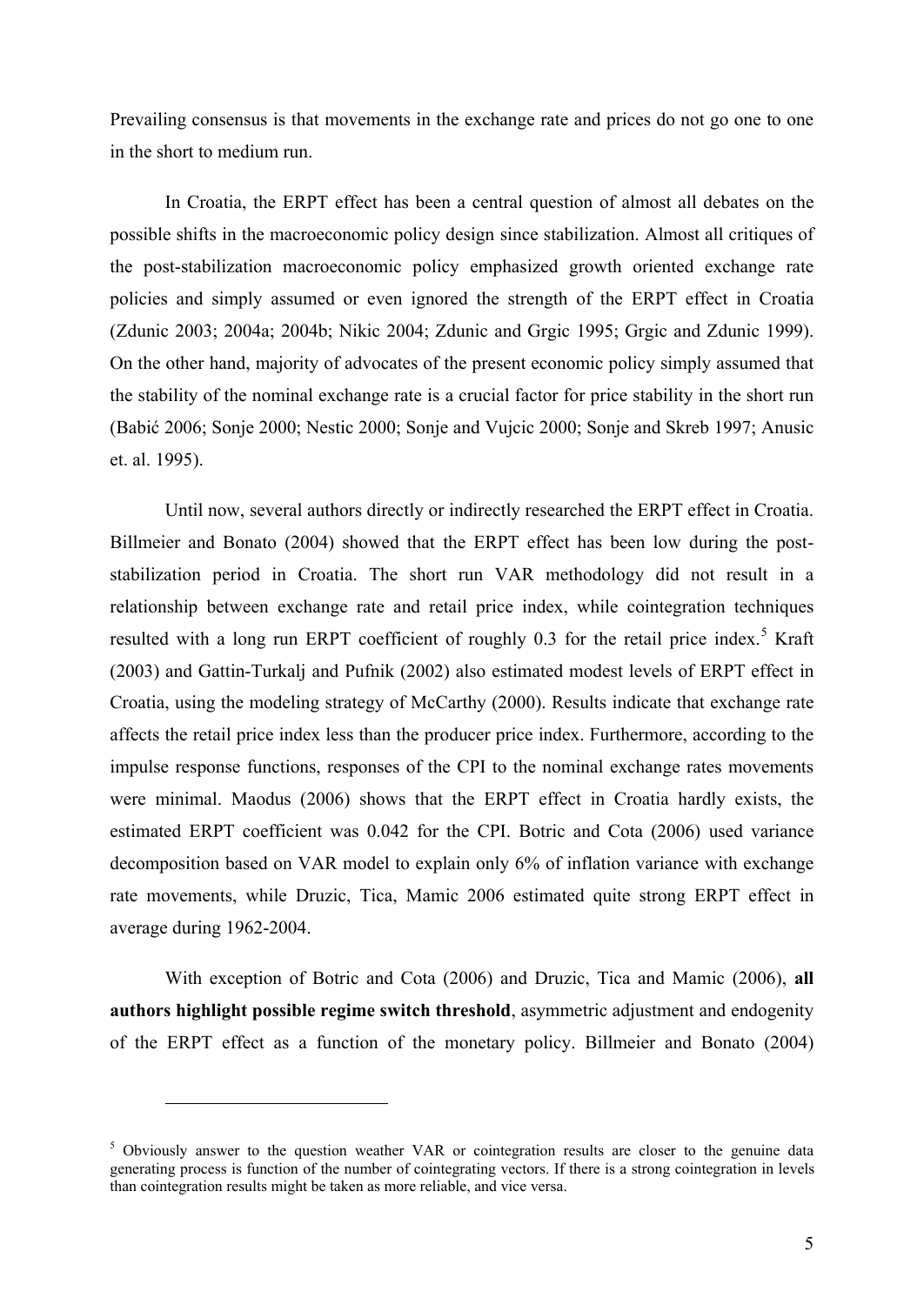highlighted the fact that policy implications are unclear due to the endogenity of the ERPT effect in regard to the policy regime. Kraft (2003), as well as Maodus (2006) concluded that it is possible that there is some thresholds, due to menu costs, below which agents do not find it worthwhile to alter prices; or asymmetries in which agents react differently to appreciation and depreciation. Beside these purely theoretical considerations, there have not been any empirical tests of possible nonlinearities, thresholds and asymmetries in the surveyed literature on Croatia.

# **Data description**

In this paper data series for the monthly retail price index and the monthly (end of the period) exchange rate of the German mark is used in order to estimate the ERPT effect in Croatia. All data are log differenced and the exchange rate is defined in such a way that a positive growth rate represents depreciation and *vice versa*. Authors do not have intent to claim that the nominal exchange rate is the only explanatory variable of the inflation in Croatia. The threshold (TAR) model of the ERPT effect in Croatia simply explores the possibility of threshold in a single relationship between the two variables.

Due to several reasons the data series span between February 1992 and December 2003. In January 1992, Croatia became an independent country so it seems reasonable to start at that point. Furthermore, the 323% devaluation in January 1992 is a big outlier in the data set, so the first observation is simply ignored in further analysis. The explanation for such an early end of the time series is the fact that the retail price index was replaced by the consumer price index in December 2003. Therefore, in order to avoid data problems, only the period covered with the RPI is covered in the research.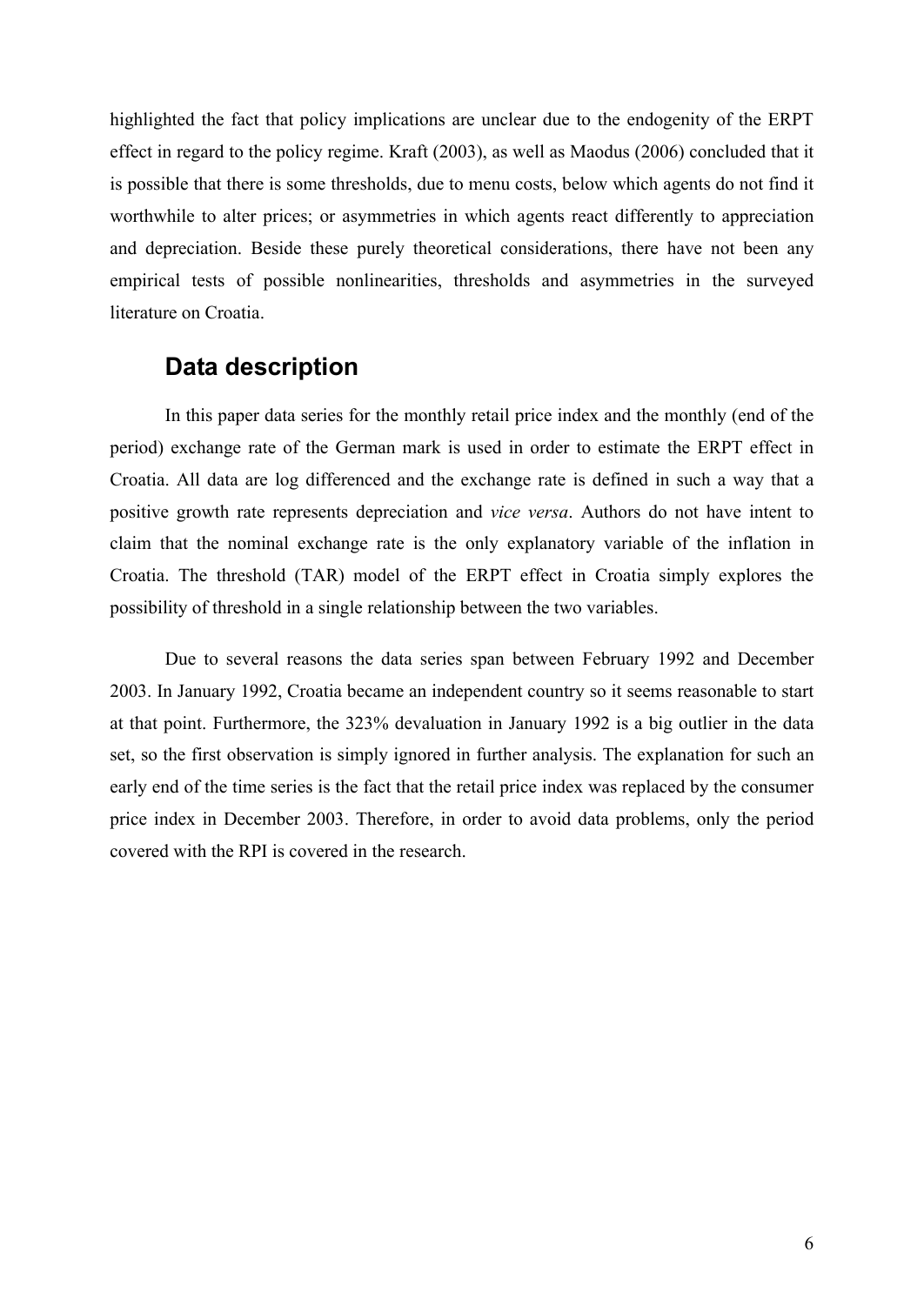

**Figure 1: Monthly inflation and end of period monthly nominal exchange rate of German mark (dlogs, positive growth rate=depreciation)**

Source: CNB 2007

## **Methodology**

 $\overline{a}$ 

This paper uses a nonlinear econometric approach in modeling possible explanation for the low ERPT effect in a highly dollarized economy such as Croatia. Having in mind speculation about existence of a potential threshold in theoretical and in empirical papers<sup>6</sup> the mainstream VAR methodology (McCarthy 2000; Billmeier and Bonato 2004; Kraft 2003 and Maodus 2006) is replaced with threshold approach.

It is a well known fact that during the pre stabilization period, domestic prices in general have strongly responded to the nominal exchange rate depreciation (Anusic et. al. 1995; Sonje and Skreb 1997; Druzic, Tica, Mamic 2006) and that after the successful stabilization process, the nominal exchange rate moved between -9 and 6% monthly without a strong and obvious effect on inflation. The behavior between inflation and the nominal exchange rate implies that there might be a level of devaluation that acts as a threshold between two regimes of the ERPT effect in Croatia. According to the theoretical model,

<sup>6</sup> See Taylor 2000; Carranza et. al. 2004; Campa and Goldberg 2004; Kraft 2002 and Maodus 2006 for speculations about potential threshold.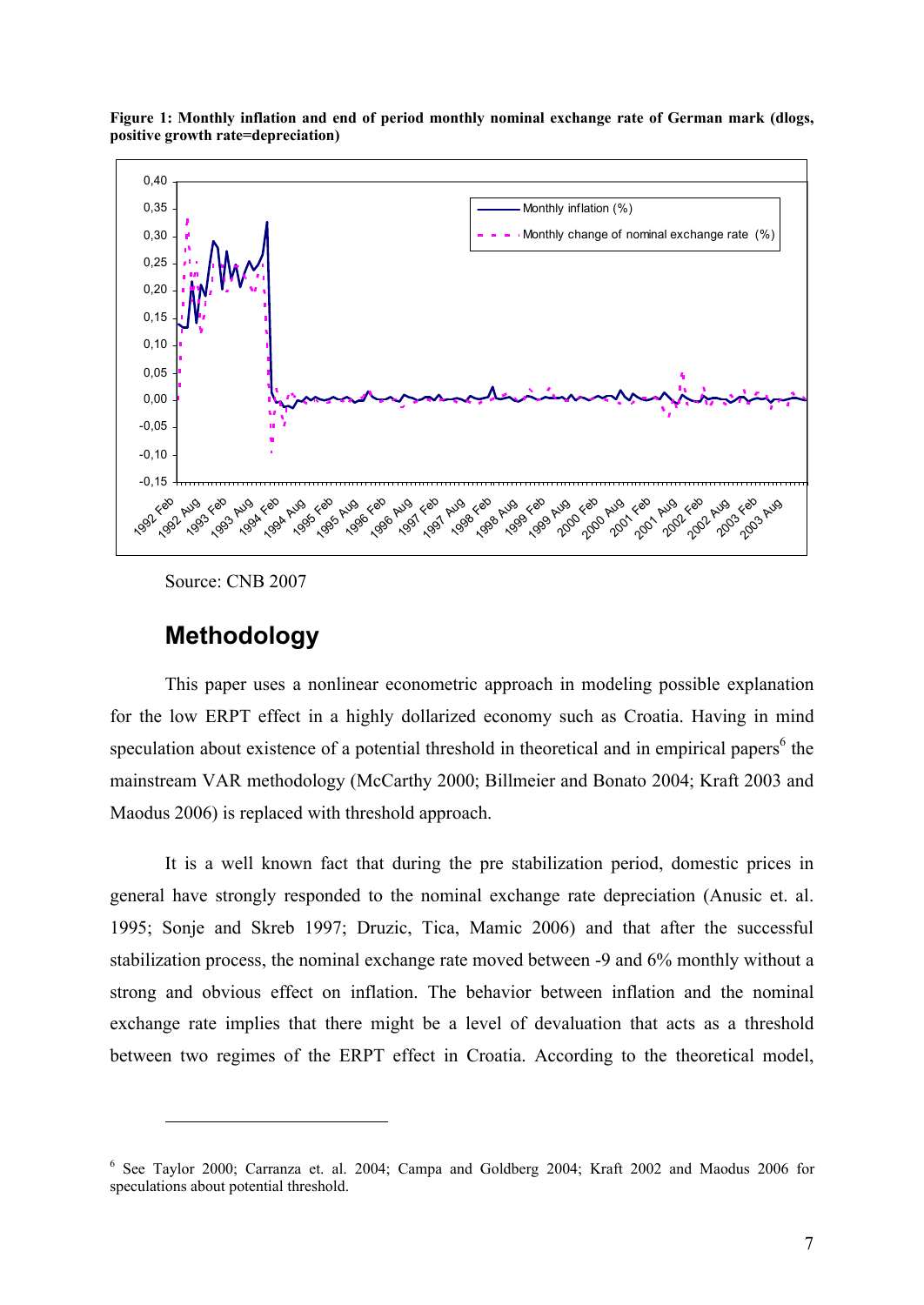below a hypothetical threshold the nominal exchange rate affect prices differently (less strong or/and significant) than above the threshold (Figure 2).



**Figure 2: Graphical comparison of OLS and Threshold model**

Source: Enders 2004, p. 389.

Such a regime switching model might be estimated with the simple OLS threshold regressive model (Enders 2004, pp. 396):

$$
p_{t} = I_{t-d} \left[ a_{1} + \sum_{i=0}^{k} b_{1i} \Delta e_{t-i} \right] + (1 - I_{t-d}) \left[ a_{2} + \sum_{i=0}^{k} b_{2i} \Delta e_{t-i} \right] + e_{t}
$$
  
\n
$$
I_{t-d} = 1 \text{ if } \Delta e_{t-d} \geq t
$$
  
\n
$$
I_{t-d} = 0 \text{ if } \Delta e_{t-d} < t
$$
\n(1)

According to equation 1, inflation *p* is a function of nominal exchange rate growth *e*. Time lag of independent variable are represented by *i*, and delay parameter of threshold variable are represented by *d*. Variable  $I_{t-d}$  is a dummy variable,  $I_{t-d}$ =1 if growth of nominal exchange rate  $e_{t-d}$  is equal or larger than a threshold t and  $I_{t-d}=0$  if growth of nominal exchange rate *et-d* is smaller than a threshold *t*. Having in mind that we are working with monthly data maximum size of delay parameter and lag length is set to twelve *k=0…12, d=0…k*.

Obviously in order to estimate the model it is necessary to estimate a threshold value. Enders (2004, p. 413.) and Chan (1993) offer quite intuitive three step methodology for threshold selection process: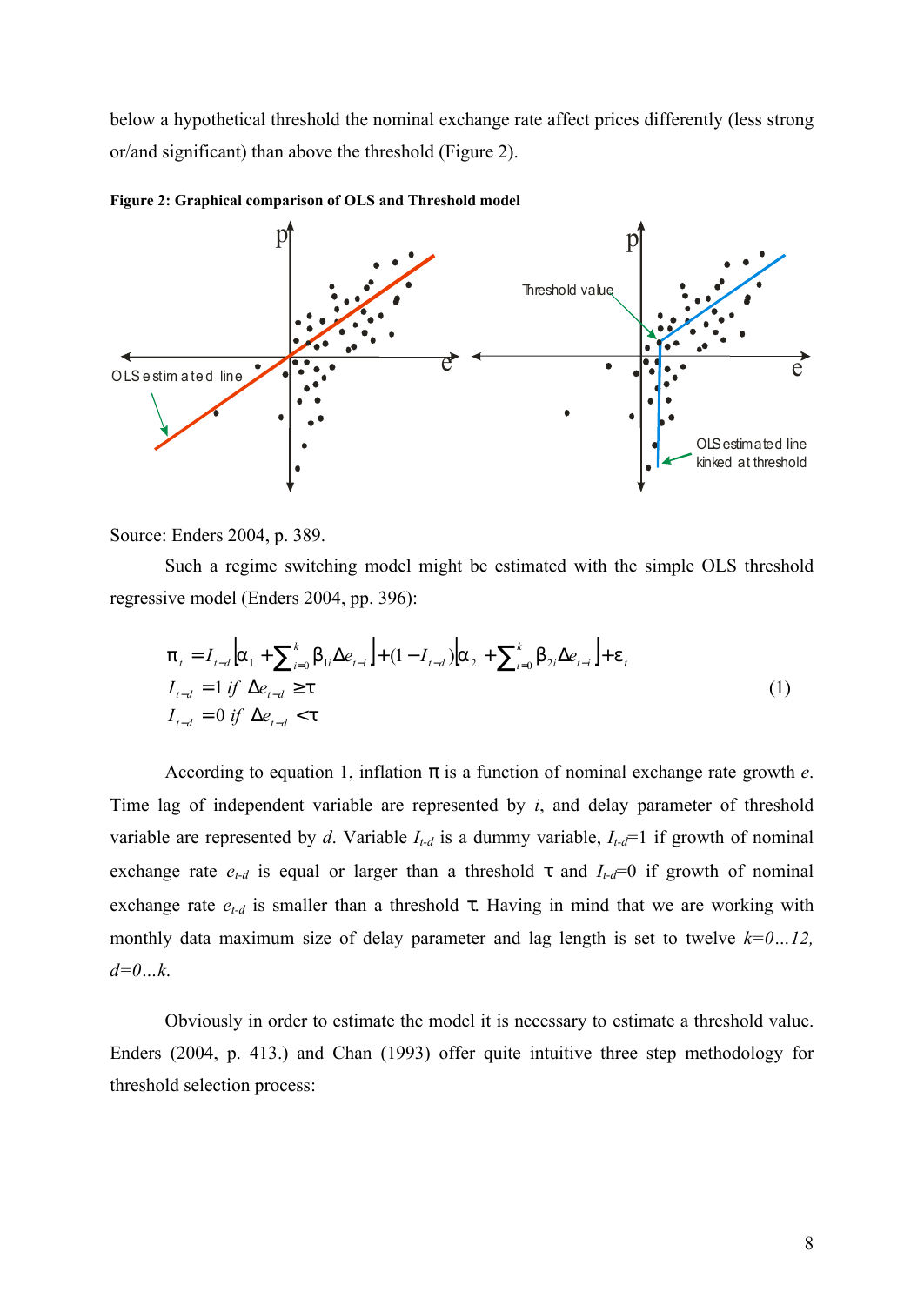- 1. First step is to sort the threshold variable from lowest to the highest value. In our sample threshold variable is the growth rate of the nominal exchange rate of the German mark.
- 2. Second step is to estimate a TAR model in the form of equation 1 using successive values of the growth rate of the nominal exchange rate as thresholds. After estimation Akaike Information Criterion (AIC) and Schwartz Bayesian Criterion (SBC) data<sup>7</sup> are saved for every observation (threshold) of the nominal exchange rate. Only middle 80% of sorted thresholds (observations) are used and for AIC and SBC estimates the number of observations (T) is kept constant in all regressions.
- 3. Third step is to create a graph of successive values of sum of squared residuals. If there is a single threshold, there should be a single trough in the graph. If there are several thresholds, there should be several troughs in the graph. With respect to model selection criteria, the model with lowest sum of square residuals, AIC or SBC is the model that represents the nonlinear data generating process most accurately.

It should be noted here that the sole assumption of a threshold makes a residual unit root test or a cointegration tests between two variables questionable. If there is a threshold, variables are not cointegrated and also their stationarity can be proven below or/and above the threshold, but not with a linear unit root test. For example in our case, if there is a threshold that divides Croatian economy into two regimes, inflation and growth rates of the nominal exchange rate are going to be cointegrated above the threshold (large growth rates of the nominal exchange rate) and residuals of the regression will have stochastic trend below the threshold. Combined in a single regression, residuals power to reject the null hypothesis of unit root will depend on the number of observations above and below of the threshold (Enders 2004, pp. 429-433.).

 $\overline{a}$ 

 $<sup>7</sup>$  Actually in the original three step methodology Enders (2004, pp. 413) suggests sum of square residuals, but in</sup> the case where optimal values of *i* depend on delay parameter *d*, AIC and SBC are recommended. SSR permanently decreases with more lag length, while AIC and SBC punish lag introduction (Enders 2004, pp. 399).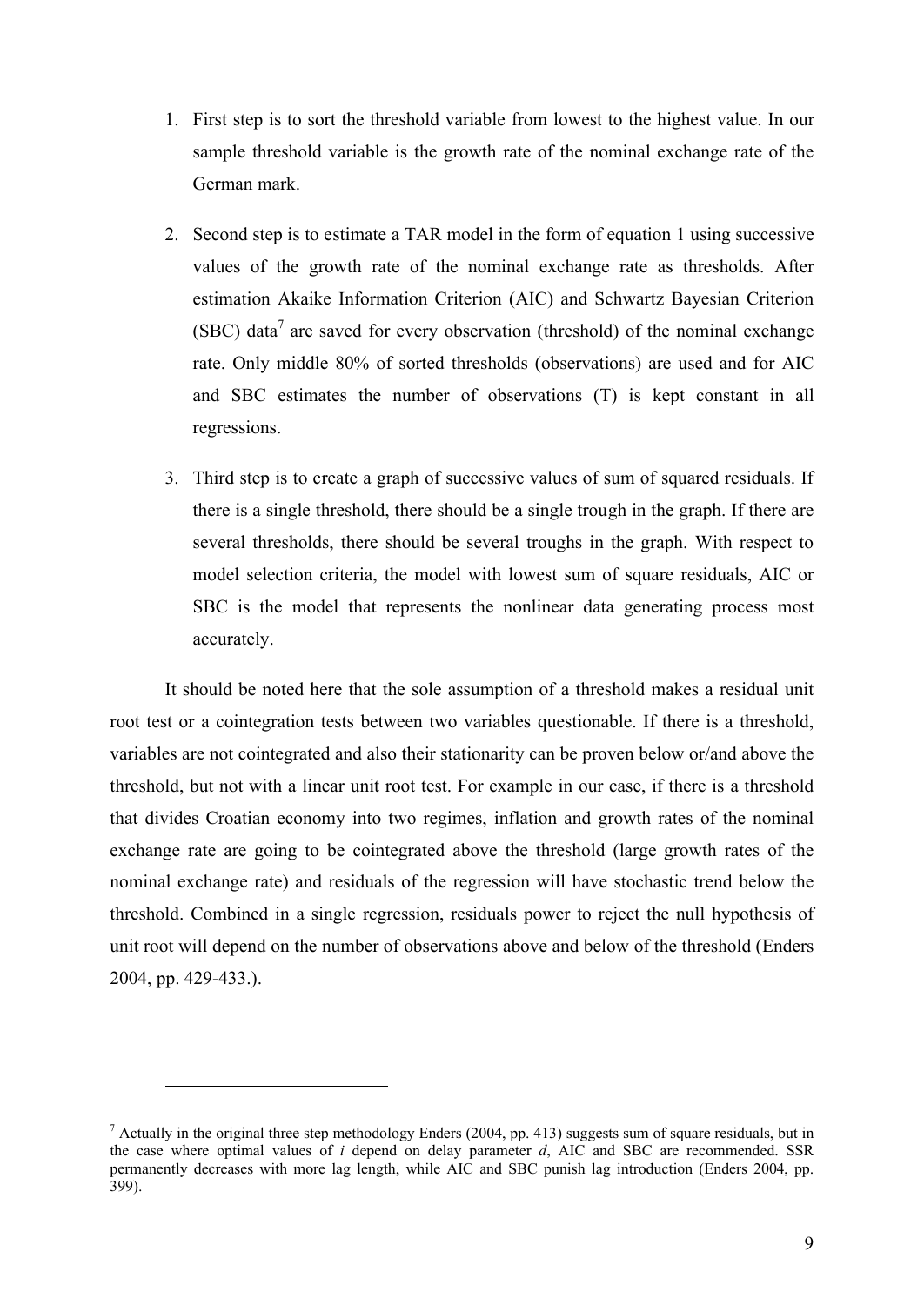# **Empirical results**

 $\overline{a}$ 

Equation 1 is estimated for all successive values of thresholds with both an independent variable lag length *i* and a threshold delay parameter *d* going from 0 to 12. In total, 91 TAR models combining various lag length *i* and delay parameters *d* have been estimated for each of successive values of 143 thresholds. In total, according to our methodology, 13013 regressions have been estimated.

Table 1 and Table 2 show the results for the minimum AIC and SBC values.<sup>8</sup> For each combination of lag length *i* and threshold delay parameter *d*, only the AIC and SBC value for the regression with minimum AIC and SBC is represented in the tables. Due to the amount of the estimated data (13013 thresholds, AICs and SBCs), remaining AIC and SBC values for each *i* and *d* combination are omitted.

<sup>&</sup>lt;sup>8</sup> Following equation are used in mathlab for the estimation of the model selection criteria: AIC=Tln(SSR)+2n and SBC=Tln(SSR)=nln(T), *n* in number of parameters and *T* is number of usable observations.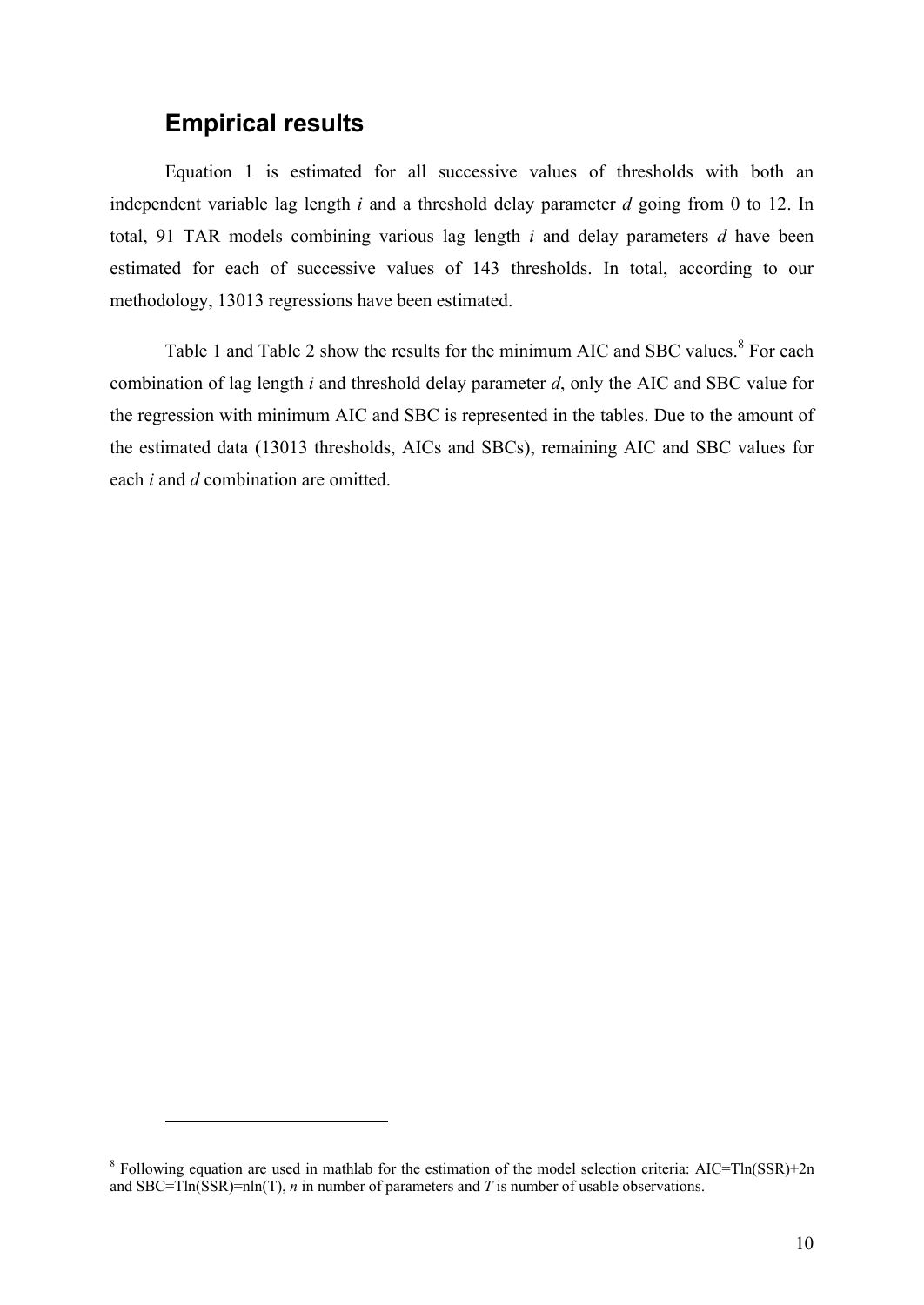| i\d | 0      |        | 2      | 3      | 4      | 5      | 6      |        | 8      | 9      | 10     | 11     | 12     |
|-----|--------|--------|--------|--------|--------|--------|--------|--------|--------|--------|--------|--------|--------|
| 0   | 903.54 | 0,00   | 0,00   | 0,00   | 0,00   | 0,00   | 0,00   | 0,00   | 0,00   | 0,00   | 0,00   | 0,00   | 0,00   |
|     | 847.37 | 842.83 | 0,00   | 0,00   | 0,00   | 0.00   | 0.00   | 0.00   | 0,00   | 0,00   | 0,00   | 0,00   | 0,00   |
| 2   | 839.13 | 837.62 | 843.92 | 0,00   | 0,00   | 0,00   | 0,00   | 0,00   | 0,00   | 0,00   | 0,00   | 0,00   | 0,00   |
| 3   | 793.76 | 794,02 | 826,91 | 820,43 | 0,00   | 0,00   | 0,00   | 0,00   | 0,00   | 0,00   | 0,00   | 0,00   | 0,00   |
| 4   | 733.51 | 733.51 | 771.13 | 804.00 | 775.74 | 0.00   | 0,00   | 0,00   | 0,00   | 0,00   | 0,00   | 0,00   | 0,00   |
| 5   | 719.08 | 686.46 | 740,05 | 797,07 | 757.65 | 764.83 | 0,00   | 0,00   | 0,00   | 0,00   | 0,00   | 0,00   | 0,00   |
| 6   | 690,66 | 680,25 | 736,32 | 780,85 | 734,67 | 762,50 | 656,81 | 0,00   | 0,00   | 0,00   | 0,00   | 0,00   | 0,00   |
|     | 617.36 | 648.17 | 728,20 | 773.06 | 722.47 | 733.01 | 631.11 | 732.97 | 0,00   | 0,00   | 0,00   | 0,00   | 0,00   |
| 8   | 499.80 | 624.30 | 624,65 | 740,37 | 635.94 | 660.44 | 595,80 | 685.52 | 760,36 | 0,00   | 0,00   | 0,00   | 0,00   |
| 9   | 467.43 | 469,80 | 600,34 | 707,23 | 625,27 | 627,59 | 585,21 | 601,13 | 709.98 | 707,00 | 0,00   | 0,00   | 0,00   |
| 10  | 463.17 | 459.50 | 459.77 | 526,48 | 561,52 | 556.56 | 572.05 | 536.76 | 594.96 | 628.29 | 639.35 | 0,00   | 0,00   |
| 11  | 466.91 | 462,35 | 461.94 | 462,03 | 558.17 | 556.54 | 554,62 | 540.07 | 546,07 | 568.74 | 616.25 | 561,50 | 0,00   |
| 12  | 466.40 | 466.28 | 466.42 | 463.26 | 464.85 | 466.45 | 532.29 | 537.06 | 525.67 | 521.82 | 515,15 | 627.91 | 606.24 |

**Table 1: The minimum AIC is for each combination of** *i* **lags and** *d* **delay parametars.**

**Table 2: The minimum SBC for each combination of** *i* **lags and** *d* **delay parametars.**

| i\d | 0      |        | $\overline{2}$ | 3      | 4      | 5      | 6      |        | 8      | 9      | 10     | 11     | 12     |
|-----|--------|--------|----------------|--------|--------|--------|--------|--------|--------|--------|--------|--------|--------|
| 0   | 915.04 | 0,00   | 0,00           | 0,00   | 0,00   | 0,00   | 0,00   | 0,00   | 0,00   | 0,00   | 0,00   | 0,00   | 0,00   |
|     | 864.62 | 860.08 | 0.00           | 0,00   | 0,00   | 0,00   | 0,00   | 0,00   | 0,00   | 0,00   | 0,00   | 0,00   | 0,00   |
| 2   | 862,13 | 860.62 | 866.92         | 0.00   | 0.00   | 0.00   | 0.00   | 0,00   | 0,00   | 0.00   | 0,00   | 0,00   | 0,00   |
| 3   | 822,52 | 822.77 | 855.67         | 849.18 | 0,00   | 0,00   | 0,00   | 0,00   | 0,00   | 0,00   | 0,00   | 0,00   | 0,00   |
| 4   | 768.01 | 768.01 | 805.63         | 838.50 | 810.24 | 0.00   | 0,00   | 0,00   | 0,00   | 0,00   | 0,00   | 0,00   | 0,00   |
| 5   | 759.33 | 726.71 | 780.31         | 837.32 | 797.90 | 805.08 | 0,00   | 0,00   | 0,00   | 0,00   | 0,00   | 0,00   | 0,00   |
| 6   | 736.66 | 726.26 | 782,32         | 826.86 | 780.67 | 808.50 | 702,81 | 0,00   | 0,00   | 0,00   | 0,00   | 0,00   | 0,00   |
|     | 669.12 | 699.92 | 779.96         | 824.81 | 774.22 | 784.77 | 682,86 | 784,73 | 0,00   | 0,00   | 0,00   | 0,00   | 0,00   |
| 8   | 557.30 | 681.80 | 682.15         | 797.87 | 693.45 | 717.94 | 653,31 | 743,02 | 817.86 | 0.00   | 0,00   | 0,00   | 0,00   |
| 9   | 530.68 | 533.05 | 663.60         | 770.49 | 688.52 | 690.84 | 648.46 | 664,38 | 773.23 | 770.26 | 0,00   | 0,00   | 0,00   |
| 10  | 532.17 | 528.51 | 528.78         | 595.49 | 630.52 | 625.57 | 641.05 | 605.77 | 663.97 | 697.29 | 708.36 | 0,00   | 0,00   |
| 11  | 541.67 | 537.10 | 536.70         | 536,78 | 632,92 | 631.29 | 629,37 | 614,82 | 620,82 | 643,50 | 691,01 | 636,25 | 0,00   |
| 12  | 546.90 | 546.79 | 546.93         | 543.77 | 545.36 | 546.95 | 612.80 | 617,57 | 606,18 | 602,33 | 595.65 | 708.41 | 686,75 |

Table 3 represents the threshold values for the regressions with the smallest values of AIC and SBC presented in Table 1 and Table 2 respectively. As in the previous case, for each value of *i* and *d* only the threshold values for the regression with the smallest AIC and SBC statistics are reported, while other values are omitted.

**Table 3: Thresholds for the regression model with smallest SSR, AIC and SBC for each combination of** *i*  **lags and** *d* **delay parametars.**

| i\d          | 0     | 1       | $\overline{2}$ | 3        | 4     | 5     | 6     |       | 8     | 9     | 10    | 11    | 12    |
|--------------|-------|---------|----------------|----------|-------|-------|-------|-------|-------|-------|-------|-------|-------|
| 0            | 11,13 | 0.00    | 0.00           | 0,00     | 0,00  | 0.00  | 0,00  | 0,00  | 0,00  | 0,00  | 0,00  | 0,00  | 0,00  |
| 1            | 11.13 | 19.63   | 0,00           | 0,00     | 0,00  | 0,00  | 0,00  | 0,00  | 0,00  | 0,00  | 0,00  | 0,00  | 0,00  |
| $\mathbf{2}$ | 11,13 | 19,63   | 12,41          | 0,00     | 0,00  | 0.00  | 0,00  | 0,00  | 0,00  | 0,00  | 0,00  | 0,00  | 0,00  |
| 3            | 12,41 | 19,68   | 25,77          | 12,41    | 0,00  | 0,00  | 0,00  | 0,00  | 0,00  | 0,00  | 0,00  | 0,00  | 0,00  |
| 4            | 11,13 | 12.41   | 25,77          | 12,41    | 24,06 | 0.00  | 0,00  | 0,00  | 0,00  | 0,00  | 0,00  | 0,00  | 0,00  |
| 5            | 11.13 | 26.99   | 25.77          | 12.41    | 24.06 | 24.96 | 0.00  | 0.00  | 0,00  | 0.00  | 0.00  | 0.00  | 0,00  |
| 6            | 11,13 | 20.00   | 25.77          | 19,63    | 24,06 | 24.96 | 26,99 | 0,00  | 0,00  | 0,00  | 0,00  | 0,00  | 0,00  |
| 7            | 11.13 | 21.82   | 24.06          | 20.00    | 24.06 | 24.96 | 24.06 | 24.96 | 0.00  | 0,00  | 0.00  | 0.00  | 0,00  |
| 8            | 11,13 | 21,82   | 21,82          | 21,82    | 24,05 | 24,06 | 24,06 | 24,96 | 24,05 | 0,00  | 0,00  | 0,00  | 0,00  |
| 9            | 5,91  | 21,04   | 21,82          | 21,82    | 21,82 | 24,05 | 24,05 | 24,06 | 24,06 | 24,05 | 0,00  | 0,00  | 0,00  |
| 10           | 5,91  | $5.91*$ | 21.04          | 21,04    | 21.04 | 21.04 | 21,82 | 21,04 | 24,05 | 21,82 | 24.05 | 0,00  | 0,00  |
| 11           | 2,44  | 2.69    | 5,91           | 11.13    | 21.04 | 21.04 | 21.04 | 21,04 | 21.04 | 21,82 | 24.05 | 21,82 | 0,00  |
| 12           | 2,23  | 2,27    | 2.44           | $2,69**$ | 5,91  | 11.13 | 21.04 | 21.04 | 21,04 | 21.04 | 21.04 | 24.05 | 24,05 |

Note: \* represents threshold selected by minimum SBC and AIC; \*\* represents threshold selected by SSR.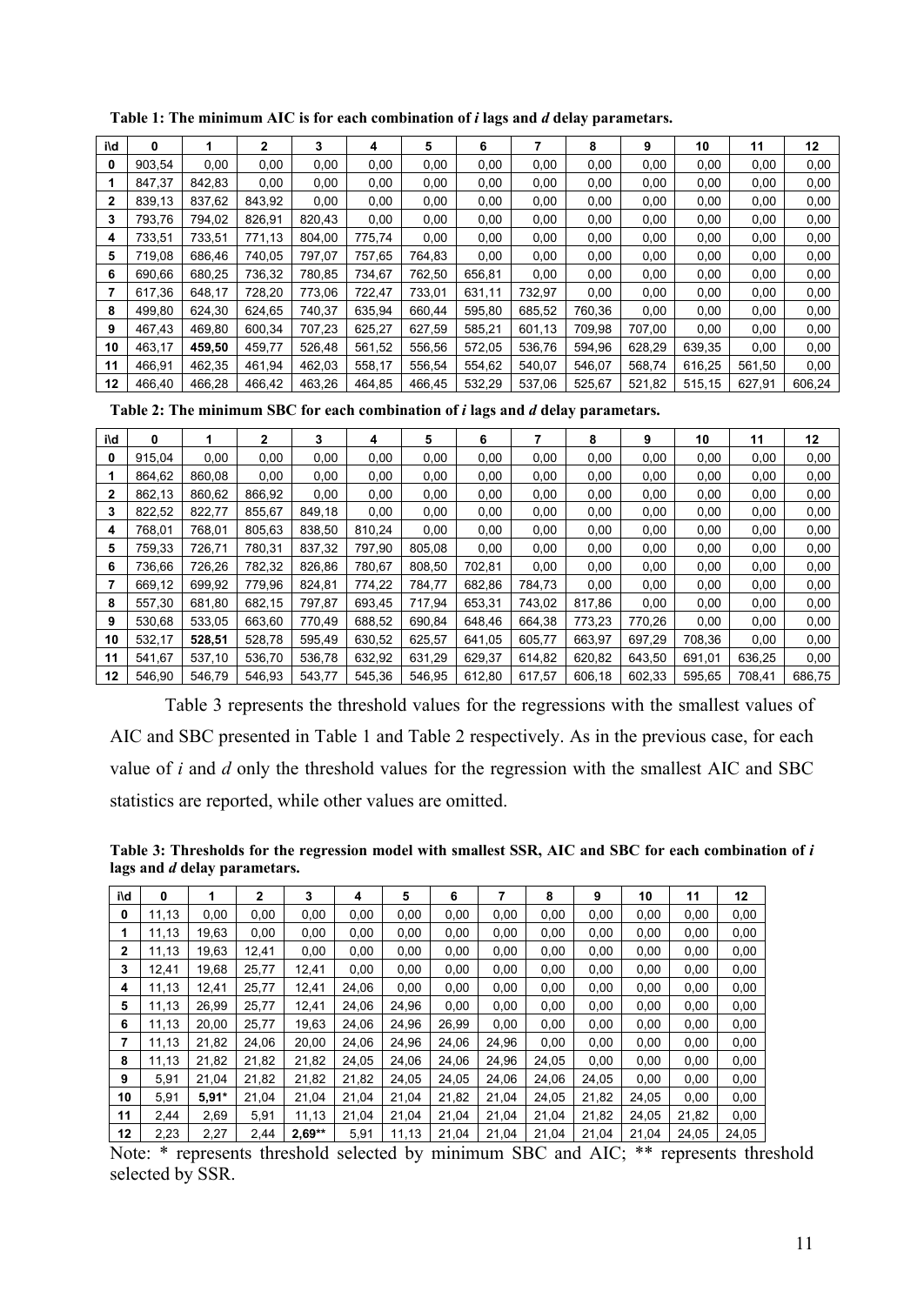AIC and SBC have indicated regression estimate for the  $i=10$ ,  $d=1$ ,  $t=5.91$  as the model with the best fit. Next step is to check for the possibility of the multiple thresholds. According to theory, if there are several thresholds, SSR will have several minima (Enders 2004, pp. 413 and Chan 1993). Nevertheless, Figure 3 quite clearly shows that there is only **one trough** in the data, strongly indicating **presence of nonlinearity with a single threshold**.

Furthermore, Hansen developed methodology for confidence interval testing in threshold estimate (1996, pp. 11, 14). According to him, one of the possible graphical methods to find the region of the critical interval is to plot SSR against threshold *t* values and draw a flat line at  $SSRt + S^2c_x(b)$ . Where *SSR*<sup>t</sup> is the SSR for a threshold *t* of the regression that has minimum SSR statistics, for a given *i* and *d* (We are using the model with i=10 and d=1 that is selected by AIC and SBC). In the leading case of conditional homoskedasticity,  $\hat{S}^2$  is given with relationship  $E | e^2_i | e^2_i |$ , where  $e^2_i$  is squared residual, and  $e_t$  is threshold variable (the log-differenced nominal exchange rate). The variable  $c_x(b)$ represents critical value for the confidence level of *β* (Table for critical values is given by Hansen 1996, p. 9).

In the Figure 3, horizontal axis represents all possible thresholds and vertical axis represents sum of square residual (SSR) for each threshold. It should be highlighted here that horizontal axis has only observations that actually occurred during the analyzed period. The 95% and 90% critical value calculated according to Hansen's (1996) methodology are plotted as dotted lines. Unfortunately, their values are to close to tell, 95% confidence interval is 24.45 and 90% confidence interval is 24.18, while SSR for the threshold 5.91 is 23.13 (Figure 3 and Table 5).

The 95% confidence interval crossed the *SSRt* line between 2.69 and 5.91 on the left side and between 21.04 and 21.81 on the right side  $\hat{\Gamma}^* = (2.69, 21.81)$ . The 90% confidence interval crossed the *SSRt* line between 2.69 and 5.91 on the left side and between 11.13 and 21.04 on the right side  $\hat{\Gamma}^*$  =(2.69, 21.04) (Figure 3 and Table 5). Only three observations are within the 95% confidence interval (5.91, 11.13 and 21.04) and only two observations are within the 90% confidence interval (5.91, 11.13). Therefore, the interval bands are not wide, quite contrary there are only three possible thresholds within the asymptotic 95% confidence interval and only two within the asymptotic 90% confidence interval. Obviously, total of six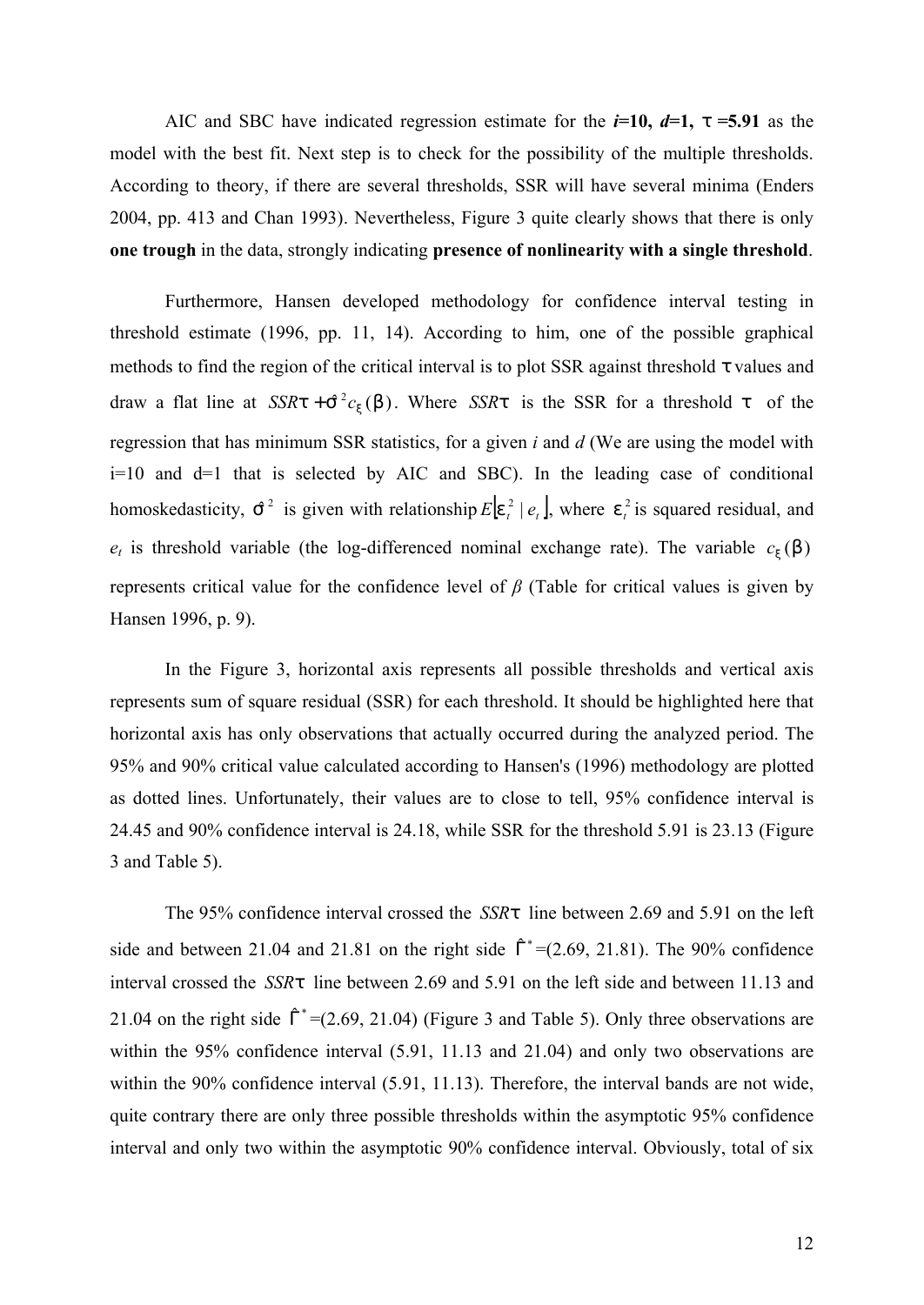regime shifts throughout analyzed period can offer strong evidence of threshold that is larger than zero (Figure 3 and Table 5).



**Figure 3: SSR, thresholds and 95% confidence interval for the model indicated by AIC and SBC (***i***=10,**  *d***=1)**

These results show that there is reasonable evidence for a two-regime specification, but there is considerable uncertainty about the value of the threshold. In other words, threshold definitely exists within the interval, but it is highly uncertain where exactly. On the other hand, it is 95% certain that the threshold is above the growth rate of nominal exchange rate of 2.69 (and below 21.81). Translated into economic policy the confidence band that is between 2.69 and 21.81 (or 21.04 for 90% interval) is quite big, but still useful.

In regard to the problems with causality, it is possible to claim that in the period of high inflation causality goes from prices to exchange rate (competitiveness issues). Nevertheless, such a statement does not undermine our conclusion. It only means that process is nonlinear in the context of causality also. In that case, during the low inflation, causality is from the exchange rate to prices and the ERPT effect is low and/or not significant. On the other hand, during high inflation period, causality reverses and connection between the variables is significant and strong.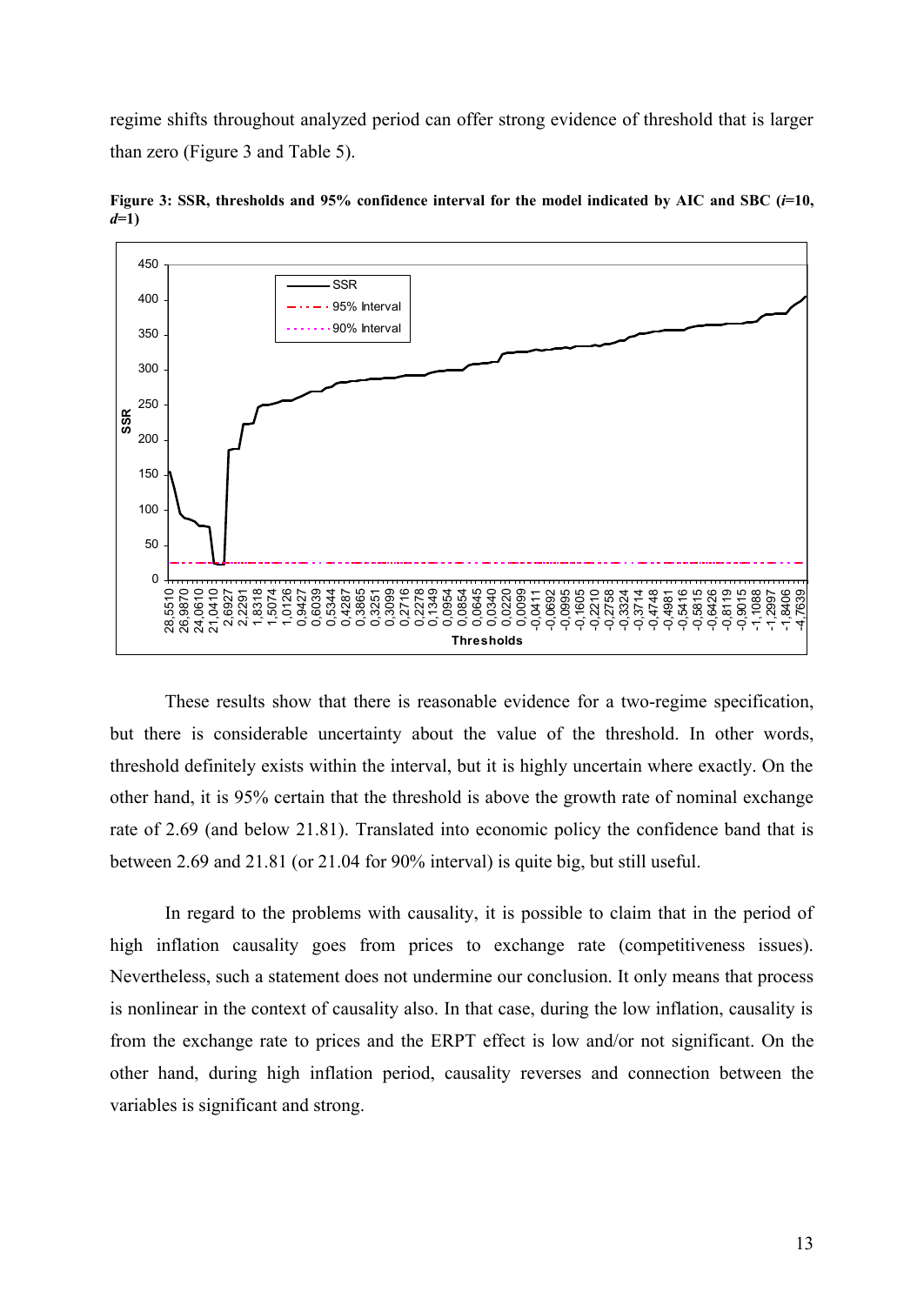After the existence of nonlinearity with single threshold has been proven and intervals estimated, the TAR model with minimum AIC and SBC was re-estimated. As tables clearly indicate the regression model with dependent variable lag length  $i=10$ , delay parameter  $d=1$ and threshold *t =*5.91 resulted with the smallest AIC and SBC compared to 13012 estimated regression models.

Table 4 presents the regression estimate for the  $i=10$ ,  $d=1$ ,  $t=5.91$  model. It is more than obvious that all coefficients multiplied with  $I_{t-1}$  are statistically significant, while only three coefficients multiplied with 1-  $I_{t-1}$  are statistically significant at 5%. In other words, the lagged values of the nominal exchange rate significantly and strongly affect inflation in period *t* if nominal depreciation in the period *t-1* is equal or larger than 5.91% per month (with 95% critical value threshold interval between 2.69% and 21.81%). If the growth rate of the nominal exchange rate is lower, the effect of the nominal exchange rate on inflation almost does not exist. Only three coefficients are significant  $(i=1, 6$  and 8) and all of them are rather small  $(0.03 - 0.07)$ .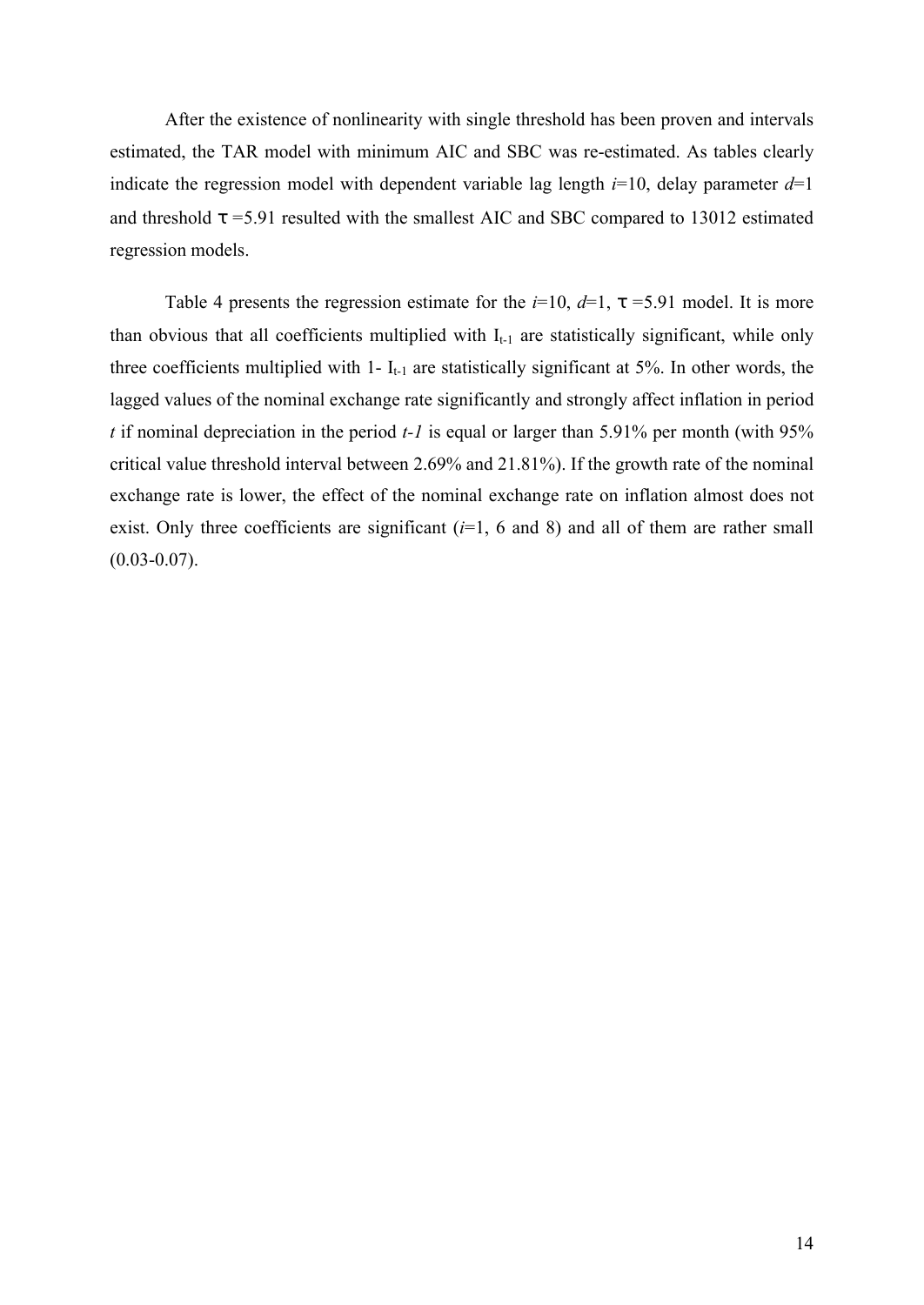| Dependent Variable: P      |             |                       |             |           |
|----------------------------|-------------|-----------------------|-------------|-----------|
| Method: Least Squares      |             |                       |             |           |
| Date: 10/22/07 Time: 12:51 |             |                       |             |           |
| Sample: 1992M12 2003M10    |             |                       |             |           |
| Included observations: 131 |             |                       |             |           |
|                            |             |                       |             |           |
| Variable                   | Coefficient | Std. Error            | t-Statistic | Prob.     |
|                            |             |                       |             |           |
| A                          | -95.70820   | 3.505537              | $-27.30201$ | 0.0000    |
| E00A                       | $-2.774725$ | 0.119023              | -23.31253   | 0.0000    |
| E01A                       | 9.625794    | 0.335530              | 28.68834    | 0.0000    |
| <b>E02A</b>                | $-8.540003$ | 0.317735              | -26.87777   | 0.0000    |
| E03A                       | 10.11078    | 0.412720              | 24.49793    | 0.0000    |
| E04A                       | $-8.526058$ | 0.352641              | $-24.17770$ | 0.0000    |
| <b>E05A</b>                | 8.923482    | 0.368490              | 24.21636    | 0.0000    |
| E06A                       | $-3.416781$ | 0.146601              | -23.30671   | 0.0000    |
| <b>E07A</b>                | -4.208781   | 0.192368              | -21.87881   | 0.0000    |
| <b>E08A</b>                | 6.226217    | 0.246164              | 25.29294    | 0.0000    |
| E09A                       | $-2.099821$ | 0.095627              | -21.95836   | 0.0000    |
| E10A                       | $-0.512022$ | 0.040502              | $-12.64189$ | 0.0000    |
| B                          | 0.318164    | 0.044428              | 7.161397    | 0.0000    |
| E00B                       | 0.069531    | 0.041412              | 1.678981    | 0.0961    |
| E01B                       | $-0.024167$ | 0.044824              | $-0.539155$ | 0.5909    |
| E02B                       | $-0.010156$ | 0.028938              | $-0.350963$ | 0.7263    |
| E03B                       | 0.004367    | 0.022654              | 0.192784    | 0.8475    |
| E04B                       | 0.007420    | 0.021681              | 0.342253    | 0.7328    |
| E05B                       | 0.026288    | 0.020711              | 1.269315    | 0.2071    |
| E06B                       | $-0.041530$ | 0.020723              | $-2.004083$ | 0.0476    |
| E07B                       | 0.000115    | 0.021098              | 0.005454    | 0.9957    |
| E08B                       | $-0.034926$ | 0.019747              | $-1.768721$ | 0.0798    |
| E09B                       | 0.012722    | 0.019589              | 0.649454    | 0.5174    |
| E10B                       | $-0.010605$ | 0.014430              | $-0.734935$ | 0.4640    |
|                            |             |                       |             |           |
| R-squared                  | 0.997124    | Mean dependent var    |             | 2.611450  |
| Adjusted R-squared         | 0.996506    | S.D. dependent var    |             | 7.866283  |
| S.E. of regression         | 0.464961    | Akaike info criterion |             | 1.470317* |
| Sum squared resid          | 23.13220    | Schwarz criterion     |             | 1.997071* |
| Log likelihood             | $-72.30580$ | Durbin-Watson stat    |             | 1.901801  |

| Table 4: E-views output for the model $d=1$ , $i=10$ |  |  |
|------------------------------------------------------|--|--|
|------------------------------------------------------|--|--|

Note: In E-views, AIC and SC are calculated according to following equations: AIC=- 2(l/T)+2(n/T) and SC is calculated as SC=-2(l/T)+nlog(T)/T Variable *l* is the value of the log of the likelihood function with the *n* parameters estimated using T observations. Following equation are used in Matlab for the estimation of the model selection criteria: AIC=Tln(SSR)+2n and SBC=Tln(SSR)=nln(T).

In the table variable *E00* represents  $E_{t=0}$ , *E01* represents  $E_{t=1}$ , etc. *A* represents  $I_{t-1}$  and *B* represents *1-It-1*.

The White heteroskedasticity test of the residuals has resulted with  $TR<sup>2</sup>$  statistics equal to 7.34. Having in mind that critical value for 24 degrees of freedom is 36.415, it is obvious that the null hypothesis that all coefficients are jointly equal to zero (no ARCH errors) can not be rejected. In other words proof of homoskedasticity in the residuals confirms even further our findings related with threshold interval.

#### *Conclusion*

Translated to the level of macroeconomic policy design findings of this research can be summed in a single sentence. In order to keep inflationary expectations and prices low and stable, monetary authorities should avoid depreciation/devaluation rate that are larger than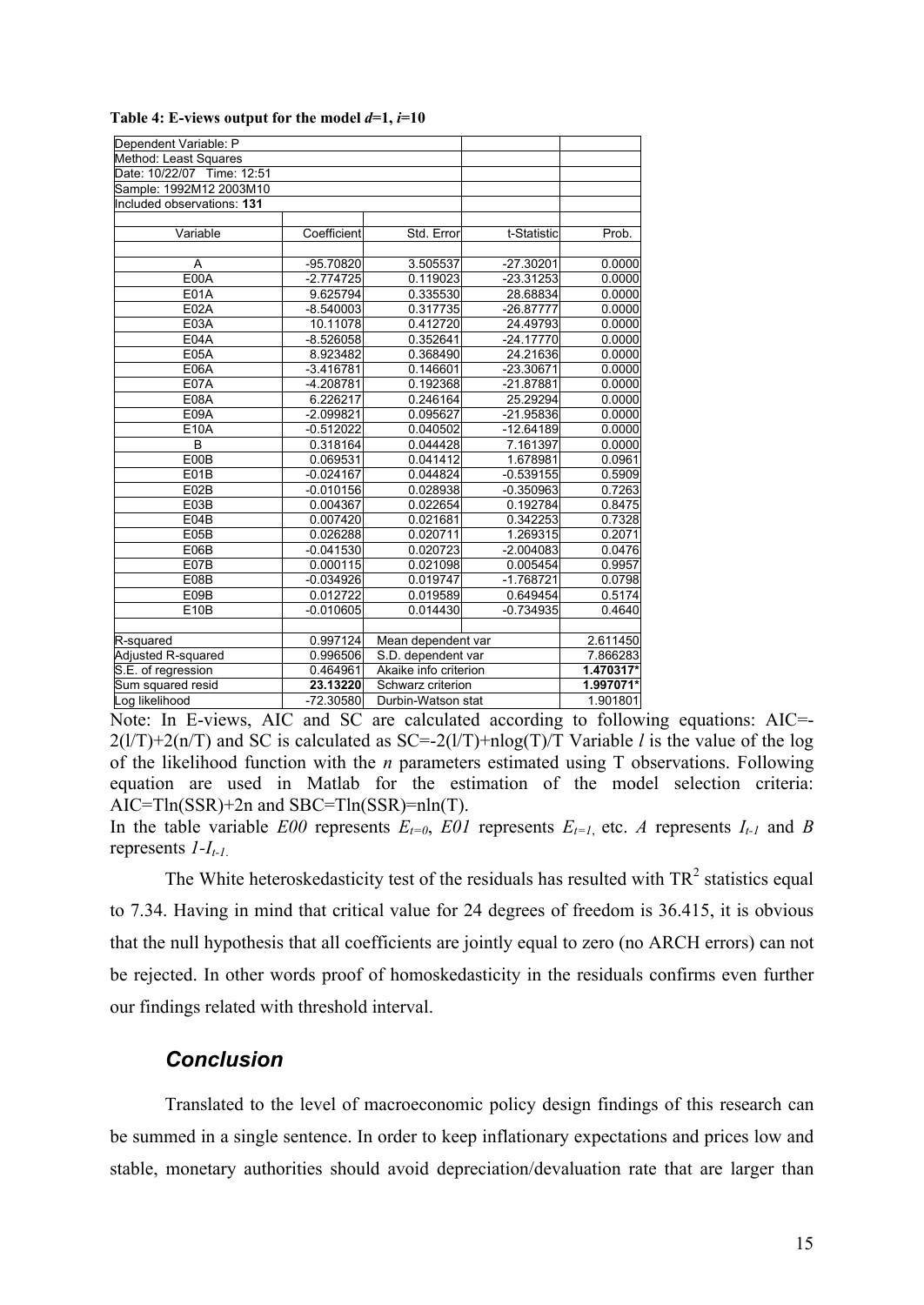2.69% monthly (estimated threshold is 5.91%, but the lower boundary of 95% critical value interval is 2.69% depreciation/devaluation rate).

Although mathematical techniques cannot replace economic reasoning and intuition, the results are consistent with the **intuitive** expectations and theoretical speculations of the authors that have already researched the ERPT effect in Croatia (Billmeier and Bonato 2004, Kraft 2003 and Maodus 2006).

Economic reasoning behind the threshold and threshold variable is quite clear. If we assume that movements of the nominal exchange rate represent inflationary anchor, the selected econometric model suggests that monetary authorities in Croatia must keep the nominal exchange rate growth rates below threshold value in order to keep inflationary expectation in check.

The fact that the model has been estimated on historical data series which ends in December 2003 should also be addressed. As already explained we have used the retail price indices (RPI) and the nominal exchange rate of the German Mark in order to estimate our model and neither the RPI index nor the German currency exists any more. Basically, we have faced the trade off between fusing the RPI and the CPI in a single index in order to estimate the model with Euros vs. estimating our model with the official data series.

In terms of policy relevance we do not see any difference between these two approaches. If it is acceptable to combine RPI/CPI indices for the 1992:1 and 2007:12 period in a single index, our results will be considered as useful for economic policy. On the other hand, if it is not acceptable to combine indices, our results are exercises in economic history (although quite recent economic history!). We leave this conclusion for the readers of the paper to reach.

There are several limitations to this research. At this point in time only 13013 regression forms have been estimated. The true generating process for the relationship between inflation and prices is obviously nonlinear, but it is still questionable does the equation presented in this paper represent the genuine data generating process for the passthrough effect in Croatia. Interval estimation technique, asymmetric number of lags in the regression, autoregressive terms, a moving average threshold or an intercept uninfluenced by threshold might improve the performance of the model. Another significant limitation is the difficult task of identifying the right form of the nonlinearity. In this research, we have simply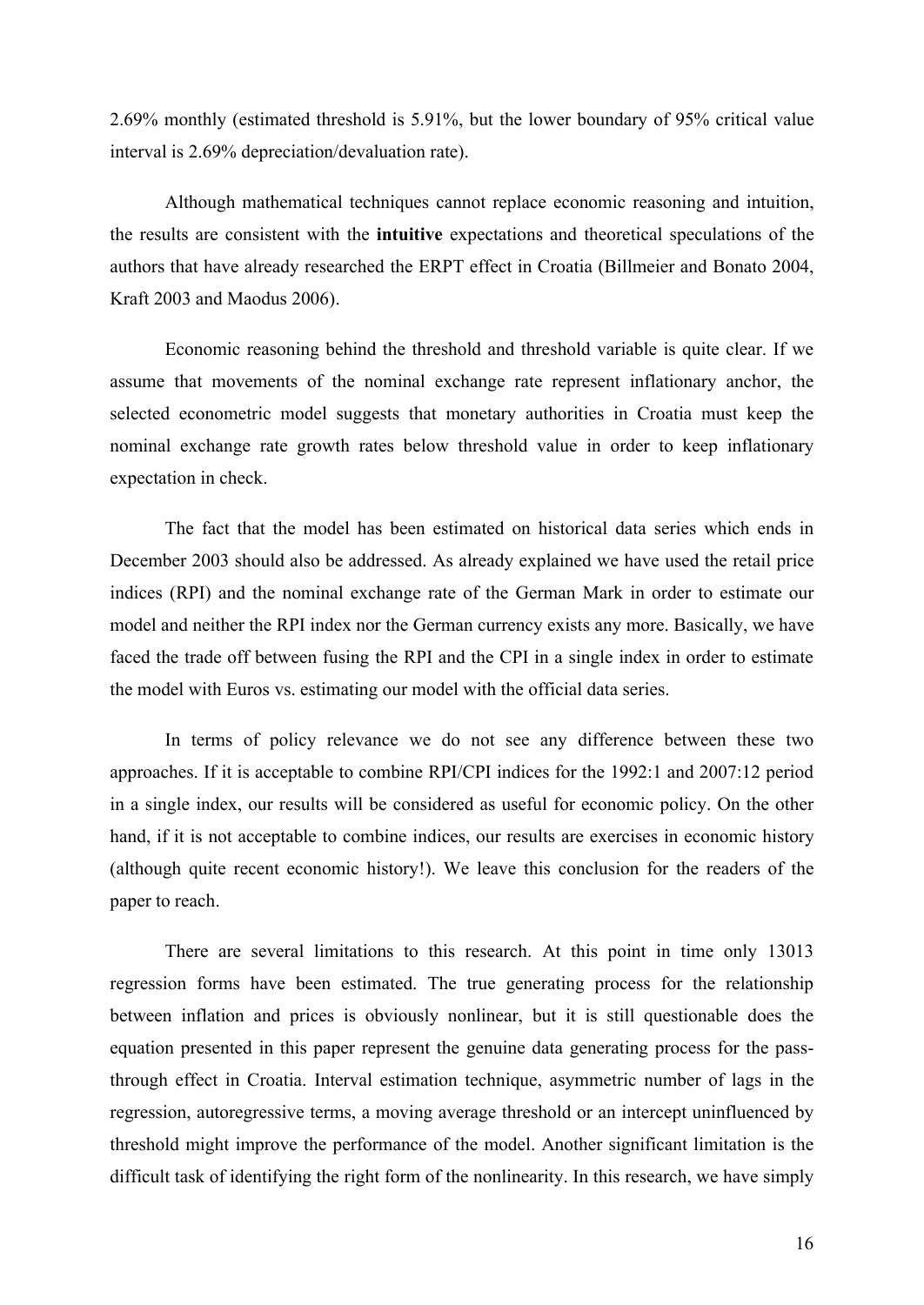assumed that pass-through process is a threshold process, although it is possible that other forms of nonlinearity might perform much better.

Translated to the recommendation for future work, there are at least two ways in which future applied nonlinear econometric research on the pass-through effect should proceed. This paper explores only limited number of regressions and only one form of nonlinear process. Estimation of other regression forms and alternative nonlinear models will definitively improve our understanding of the pass-through effect in Croatia.

# **References**

**Anderton, R., 2003.** ''Extra-Euro Area Manufacturing Import Prices and Exchange Rate Pass-Through'', *ECB Working Paper No. 219*.

**Anusic, Z. et. al., 1995.**: *A Road to Low Inflation, The Government of the Republic of Croatia*; Zagreb.

**Babic, M., 2006.** *Od dezinflacije u zaduzenosti hrvatska privreda 1994-2004;* Binoza Press.

**Bacchetta, P. and van Wincoop, E., 2003.** ''Why do Consumer Prices React Less than Import Prices to Exchange Rates?'', *Journal of European Economic Association*, 1, 662- 670.

**Billmeier, A., Bonato, L., 2004.** "Exchange Rate Pass-Through and Monetary Policy in Croatia", *Journal of Comparative Economics*; Vol. 32, Issue 3, pp. 426-444. also published in **Billmeier, A., Bonato, L., 2002.** "Exchange Rate Pass-Through and Monetary Policy in Croatia", *IMF Working Paper No. 109.*

**Botric, V.; Cota, B., 2006.** "Sources of Inflation in Transition Economy: The Case of Croatia", *Ekonomski pregled*, Vol. 57, No.12, pp. 835-55.

**Burstein, A., Neves, J. and Rebelo, S., 2003.** ''Distribution Costs and Real Exchange Rate Dynamics During Exchange-Rate-Based-Stabilizations'', *Journal of Monetary Economics*, 50, 1189-1214.

**Campa, J. and Goldberg, L., 2004.** ''Exchange Rate Pass-Through into Import Prices'', *CEPR Discussion Paper No. 4391.*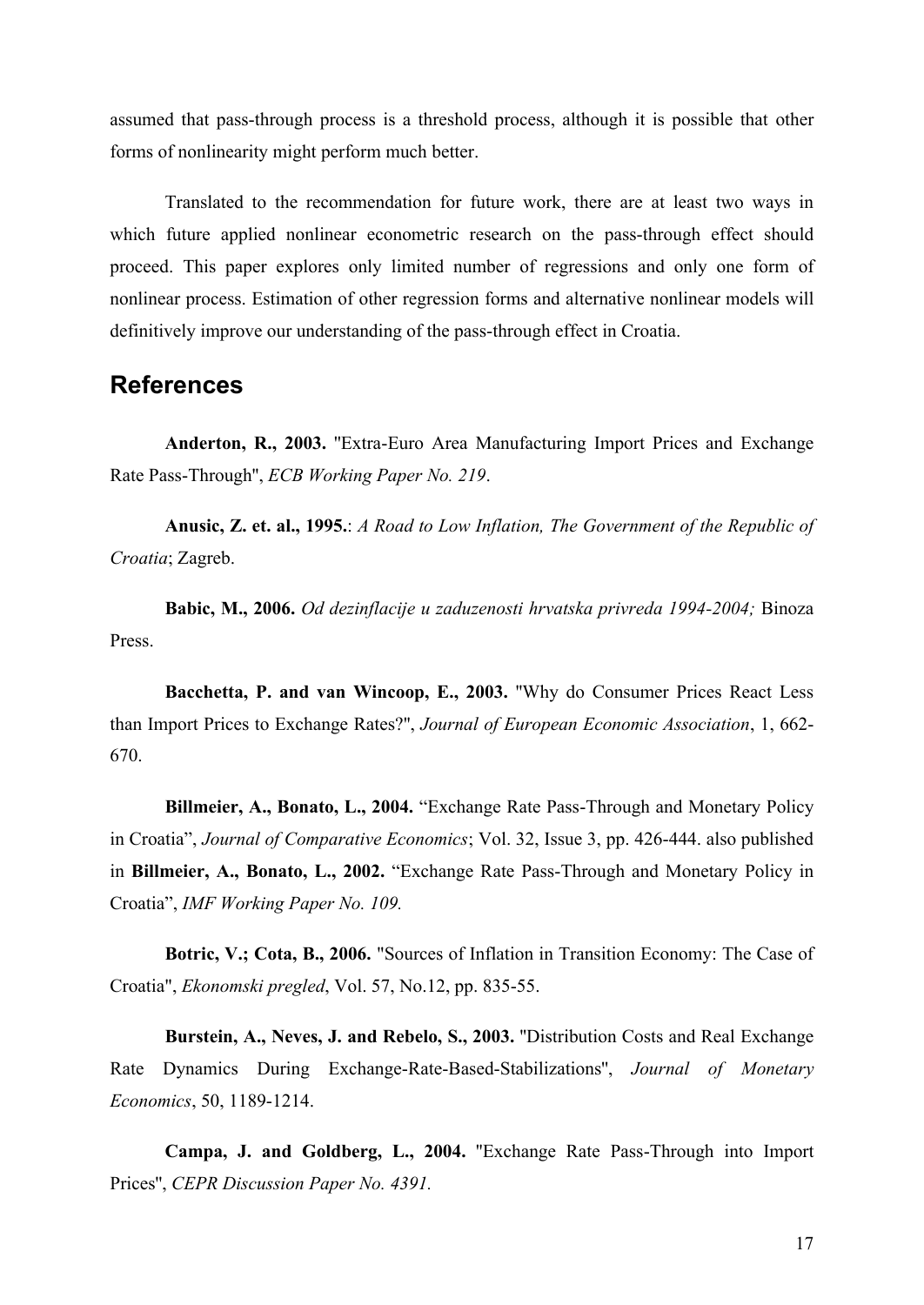**Campa, J., Goldberg, L. and González-Mínguez, J., 2005.** ''Exchange Rate Pass-Through to Import Prices in the Euro Area'', *Federal Reserve Bank of New York Staff Paper No. 219.*

**Carranza, L., Galdon-Sanchez, J. and Biscarri, J., (2004).** "Exchange Rate and Inflation Dynamics in Dollarized Economies", *Faculty Working Papers from School of Economics and Business Administration*, University of Navarra, Working Paper No.10/04, May 2004

**Chan, K. S., 1993.** "Consistency and Limiting Distribution of the Least Squares Estimator of a Threshold Autoregressive Model", *The Annals of Statistics*, 21, 520-33.

**Choudhri, E. and Hakura, D., 2006.** ''Exchange Rate Pass-Through to Domestic Prices: Does the Inflationary Environment Matter?'', *Journal of International Money and Finance*, 25, 614-639.

**CNB 2007.** *Statistički pokazatelji*, Croatian National Bank. Available from: (http://www.hnb.hr/statistika/hstatistika.htm?tsfsg=f77d02b773916768a6208a85ae007a93)

**Coricelli, F., Jazbec, B. and Masten, I., 2004.** "Exchange Rate Policy and Inflation in Acceding Countries: The Role of Pass-through", *William Davidson Institute Working Papers Series 2004-674.*

**Devereux, M. and Engel, C., 2001.** ''Endogenous Currency of Price Setting in a Dynamic Open Economy Model'', *NBER Working Paper No. 8559.*

**Devereux, M. and Yetman, J. 2002.** "Price-Setting and Exchange rate Pass-through: Theory and Evidence, Price Adjustment and Monetary Policy Conference, Central bank of Canada, Available from: http://currencymuseum.ca/en/conference/2002/Devereux\_Yetmanv3.pdf

**Dornbusch, R., 1987.** ''Exchange Rates and Prices'', *American Economic Review*, 77, 93-106.

**Druzic, I., Tica, J. and Mamic, A. (2006).** "The Challenge of Application of Phillips Curve: Case of Croatia", *ZIREB*, Special Conference Issue, December 2006, pp. 45-59.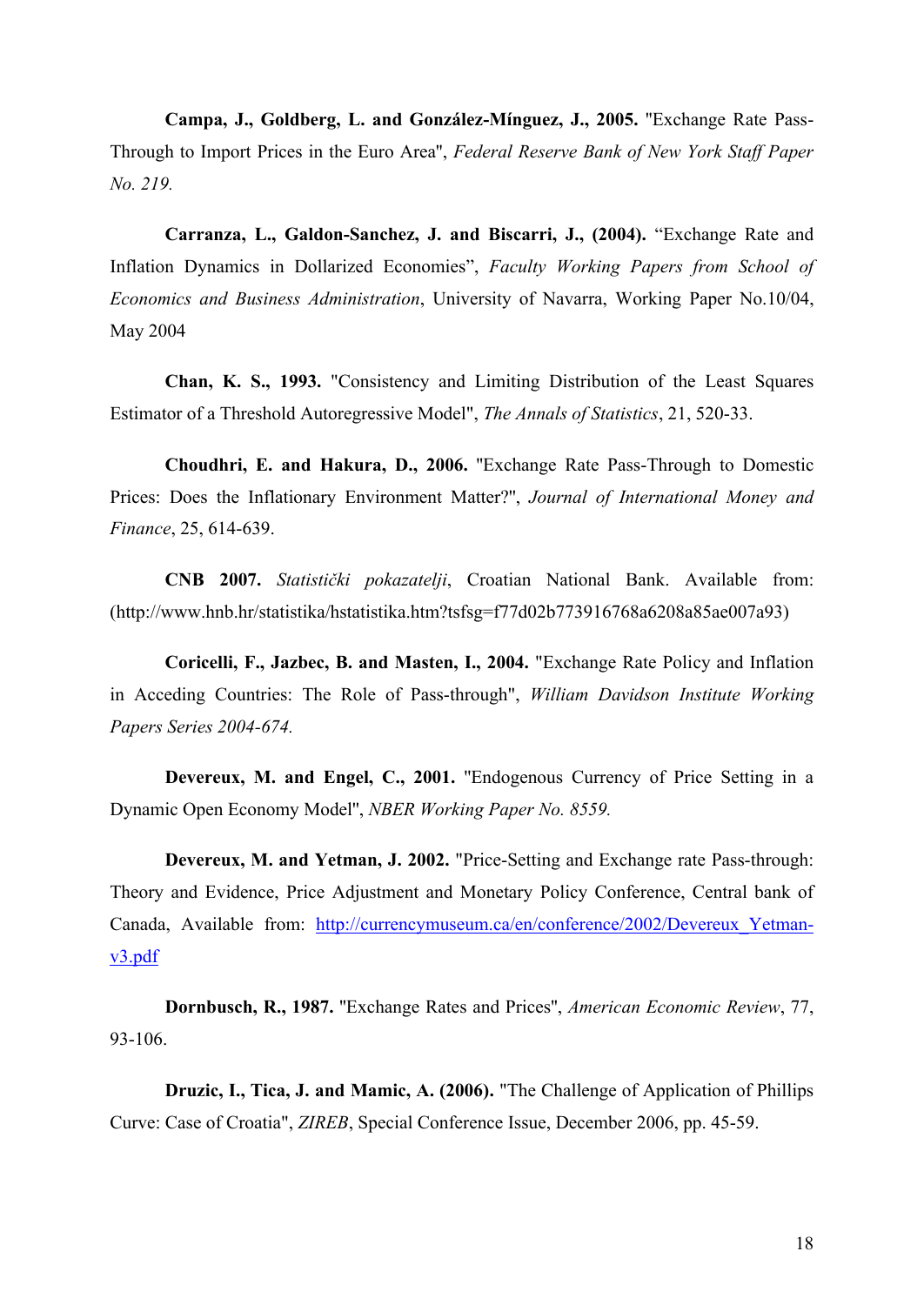**Enders, A., 2004.** Applied Econometric Time Series, Hoboken: John Wiley and Sons, 2<sup>nd</sup> edition.

**Enders, W., Falk, B. L. and Siklos, P., 2007.** "A Threshold Model of Real U.S. GDP and the Problem of Constructing Confidence Intervals in TAR Models" Studies in Nonlinear Dynamics & Econometrics, Volume 11, Issue 3.

**Engle, Robert F. 1982.** "Autoregressive Conditional Heteroscedasticity with Estimates of the Variance of United Kingdome Inflation" *Econometrica*, 50, 166-76.

**Frankel, J., Parsley, D. and Wei, S., 2005.** ''Slow Pass-Through Around the World: A New Import for Developing Countries'', *NBER Working Paper No. 11199.*

**Gagnon, J. and Ihrig, J., 2004.** ''Monetary Policy and Exchange Rate Pass-Through'', *International Journal of Finance and Economics*, 9, 315-338.

**Gattin-Turkalj, K., and Pufnik, A. (2002).** "Koeficijent prijenosa tečaja na cijene", *Discussion paper*, Croatinal National Bank, mimeo.

**Grgic, M. and Zdunic, S., 1999.** ''Exchange Rate and Protection Policy in Croatian Development Strategy'', *Zagreb International Review of Economics and Business*, Zagreb, vol. 2, issue 1, pp. 83-98.

**Hansen, B. E., 1996.** "Sample Splitting and Threshold Estimation", Boston College Working Papers in Economics with number 319.

**Hahn, E., 2003.** ''Pass-Through of External Shocks to Euro Area Inflation'', *European Central Bank Working Paper No. 243.*

**Ihrig, J., Marazzi, M. and Rothenberg, A. 2006. "**Exchange Rate Pass-Through in the G-7 countries", International Finance Discussion Paper No. 851, Federal Reserve Board of Governors.

**Ito, T., and Sato, K., 2006.** "Exchange Rate Changes and Inflation in Post-Crisis Asian Economies: VAR Analysis of the Exchange Rate Pass-Through," Discussion papers 06018, Research Institute of Economy, Trade and Industry (RIETI)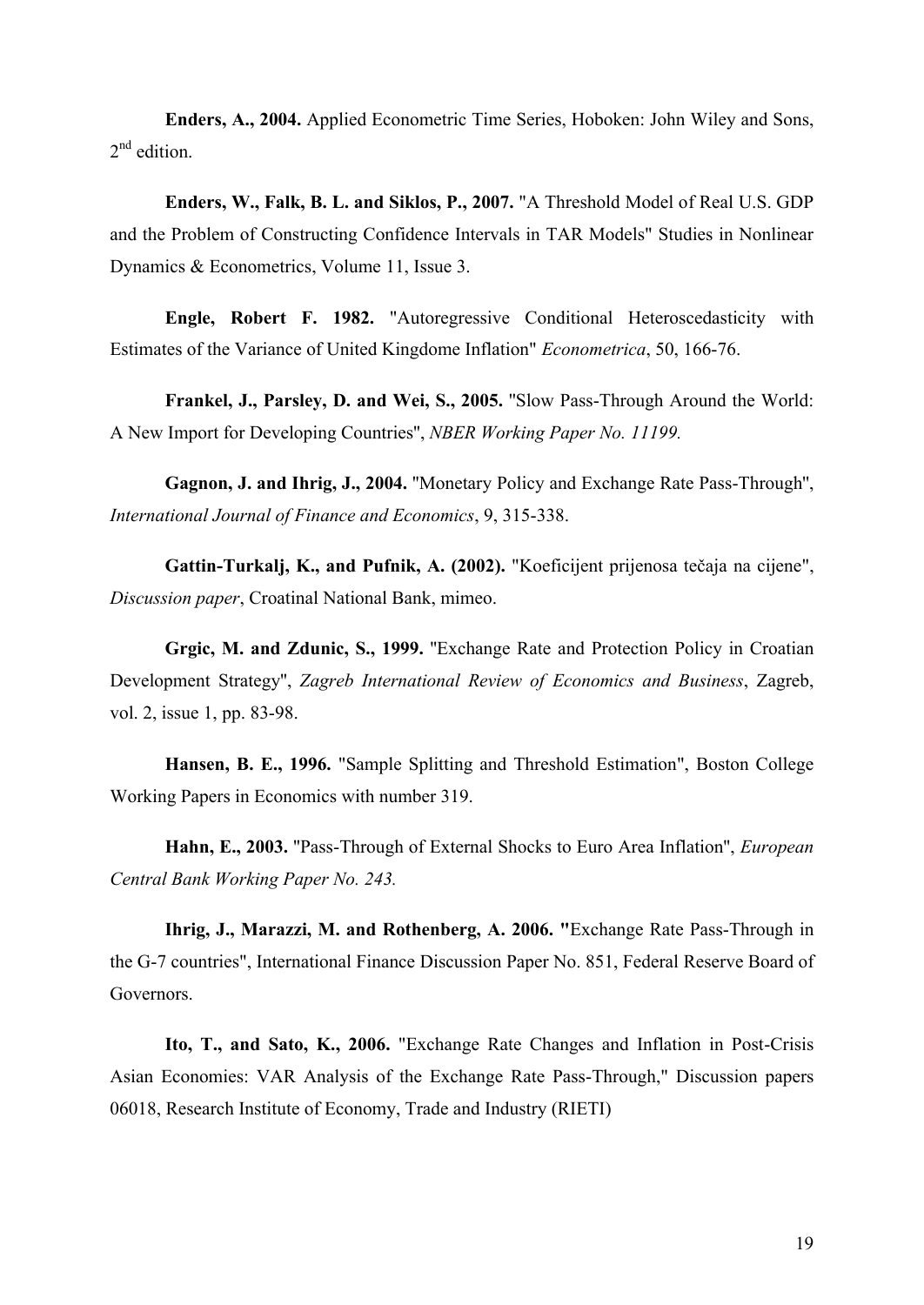**Kasa, K., 1992.** "Adjustment costs and Pricing-to-Market: Theory and Evodence", *Journal of International Economics, 32, 1-30.*

**Kraft, E., 2003.** "Monetary Policy under Dollarization: The Case of Croatia", *Comparative Economic Studies*, 45, br. 3, pp. 256-277. also published in **Kraft, E., 2002.** "Monetary Policy under Dollarization: The Case of Croatia" (online), draft version, 8th Dubrovnik Economic Conference, Available from: http://www.hnb.hr/dub-konf/8 konferencija-radovi/kraft-case-of-croatia.pdf?

**Krugman, P., 1987.** "Pricing to Market When the Exchange Rate Changes" S. Arndt and J. Richardson, real-Financial Linkages Among Open Economies, Cambridge Massachusetts, MIT Press.

**Lothian, J. R., Taylor, M. P., 1996.** "Real Exchange Rate Behavior: The recent float from the perspective of the past two centuries", *Journal of Political Economy*, 104, pp. 488- 509.

**Maoduš, V., 2006.** ."Pass-through of Exchange Rate Changes to Domestic Inflation: the case of Croatia", Discussion paper, Master thesis.

**McCarthy, J., 2000.** ''Pass-Through of Exchange Rates and Import Prices to Domestic Inflation in Some Industrialised Economies'', *Federal Reserve Bank of New York Staff Report No. 111.*

**Menon, J., 1995.** "Exchange Rate Pass-Through" *Journal of Economic Surveys*, 9, 2, 197-231.

**Meese, R. A., Rogoff, K., 1983.** "Empirical models of the exchange rate: do they fit out of sample", *Journal of International Economics*, 14, pp. 3-24.

**Mihaljek, D. and Klau, M., 2001.** ''A Note on the Pass-Through from Exchange Rate and Foreign Price Changes to Inflation in Selected Emerging Market Economies'', *BIS Papers*, 8, 69-81.

**Nestic, D., 2000.** "Visoka razina cijena u Hrvatskoj - Neki uzroci i posljedice", *HNB Povremene publikacije – istrazivanja*, I, 2 ozujak.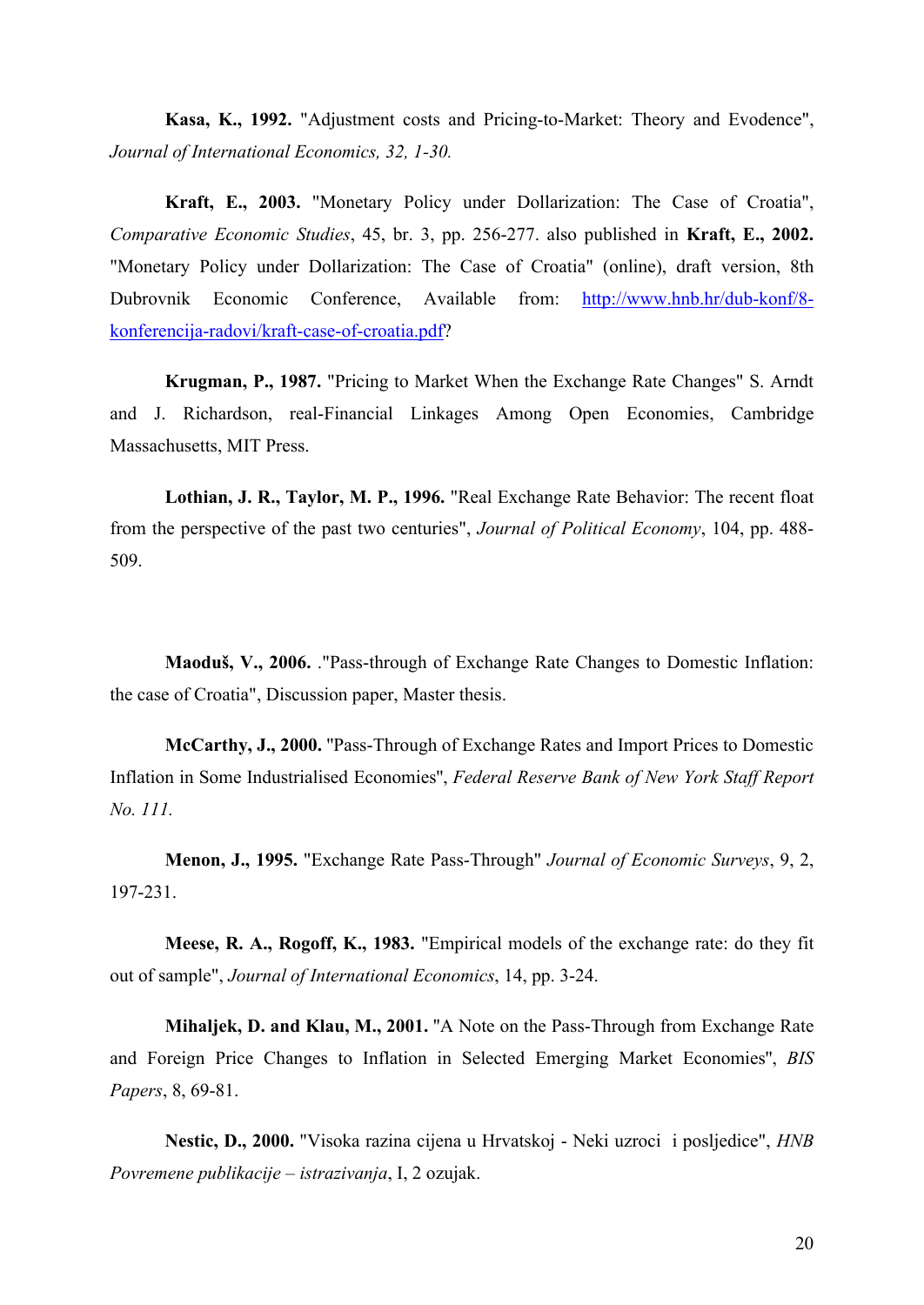**Nikic, G., 2004.** ''Gospodarski aspekti pristupa Hrvatske Europskoj uniji - proteklih deset godina i deset godina ispred nas'', *Ekonomski pregled*, 3-4, 197.

**Pufnik, A., 2002.** "Purchasing Power Parity as a long-run Equilibrium: Co-integration Test in the case of Croatia (1991-1996)", *Croatian Economic Survey*, 1996-1999, 4: 29-54.

**Rogoff, K., 1996. "**The Purchasing Power Puzzle", *Journal of Economic Literature,*  34 (2), pp. 647-668.

**Sonje, V., Vujcic, B., 2000.** "Hrvatska u drugoj fazi tranzicije, 1994. – 1999", *HNB Povremene publikacije – istrazivanja*, I, 4 lipanj.

**Sarno, L., Taylor, M. P., 2002.** *The Economics of Exchange Rates, Cambridge University Press*, Cambridge,

**Sonje, V., 2000.** "Tecaj i proizvodnja nakon velike ekonomske krize i tijekom tranzicijskog razdoblja u Srednjoj Europi'', *HNB Povremene publikacije – istrazivanja*, I, 6 rujan.

**Sonje, V. and Skreb, M., 1997.** ''Exchange Rate and Prices in a Stabilization Program: The Case of Croatia'', in M. Blejer i M. Skreb, eds., *Macroeconomic Stabilization in Transition Economies*, Zagreb, pp. 212-233**.**

**Taylor, John B. 2000.** "Low inflation, pass-through, and the pricing power of firms," *European Economic Review*, 44, 1389-1408.

**Tica, J., 2005. "**Makroekonomska analiza realnog tečaja u tranzicijskim uvjetima hrvatskog gospodarstva", unpublished dissertation, Faculty of Economics and Business.

**Tica, J. 2006.** "Long Span Unit Root Test of Purchasing Power Parity: Case of Croatia", Ekonomski Pregled, 57, 12, pp. 856-881.

**Zdunic, S., 2003.** ''Relativne cijene, tecaj i konkurentnost hrvatskoga gospodarstva uz desetu godisnjicu Stabilizacijskog programa'', *Ekonomski pregled*, 11-12, 859.

**Zdunic, S., 2004a.** ''Politika stabilizacije i razvoja u hrvatskoj 90-ih'', *Ekonomski pregled*, 3-4, 256.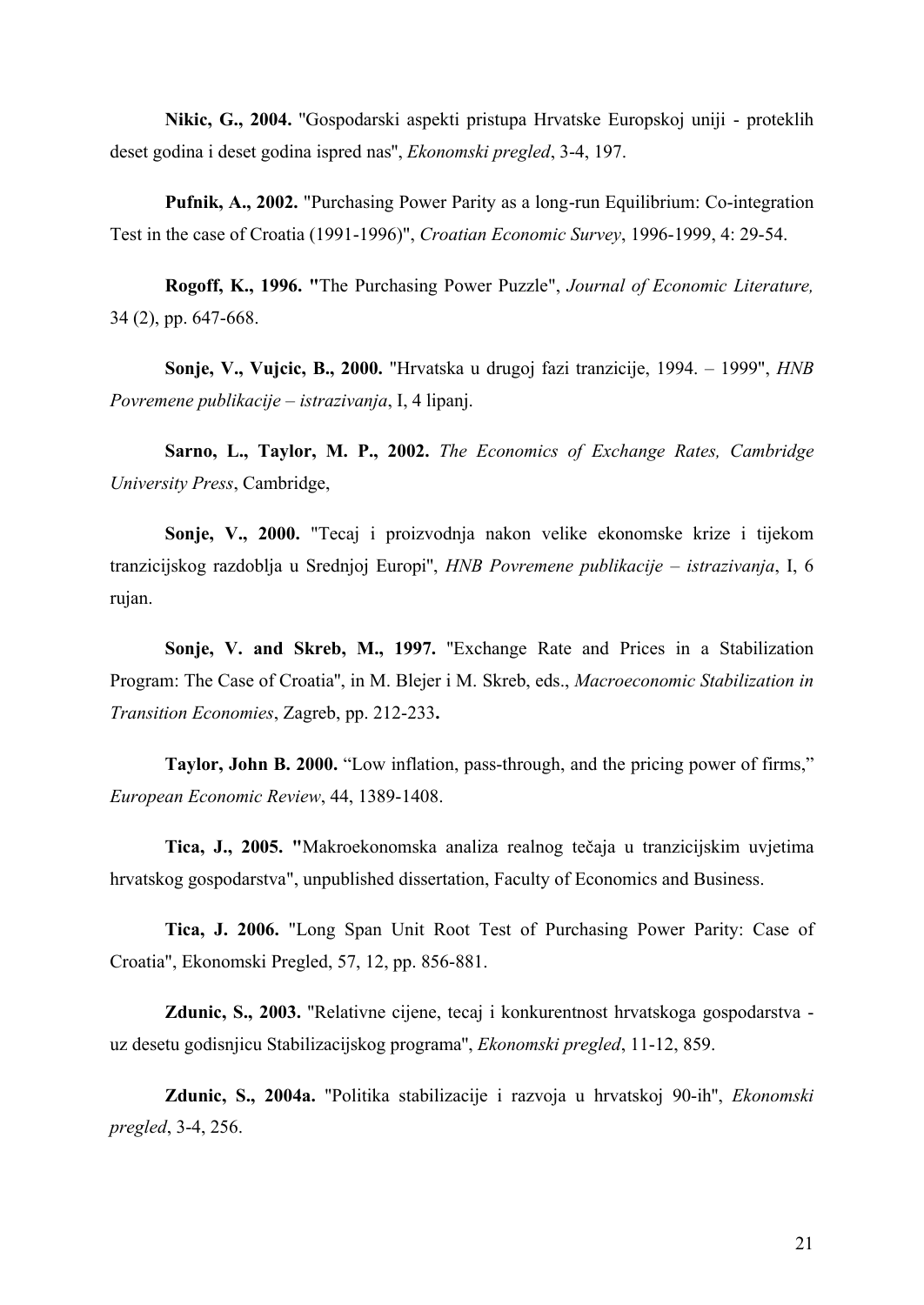**Zdunic, S., 2004b.** ''Relativne cijene i izvori rasta - komparativna analiza'', *Ekonomski pregled*, 11-12, 853.

**Zdunic, S., Grgic, M., 1995.** *Politika intervalutarnog tecaja i zastite u strategiji razvitka hrvatskog gospodarstva*, Ekonomski institut Zagreb, Hrvatska gospodarska komora Zagreb, Zagreb.

**Zorzi, M. C., Hahn, E. and Sanchez, M. 2007.** "Exchange rate Pass-thorugh in Emerging Markets", Working paper series No. 739.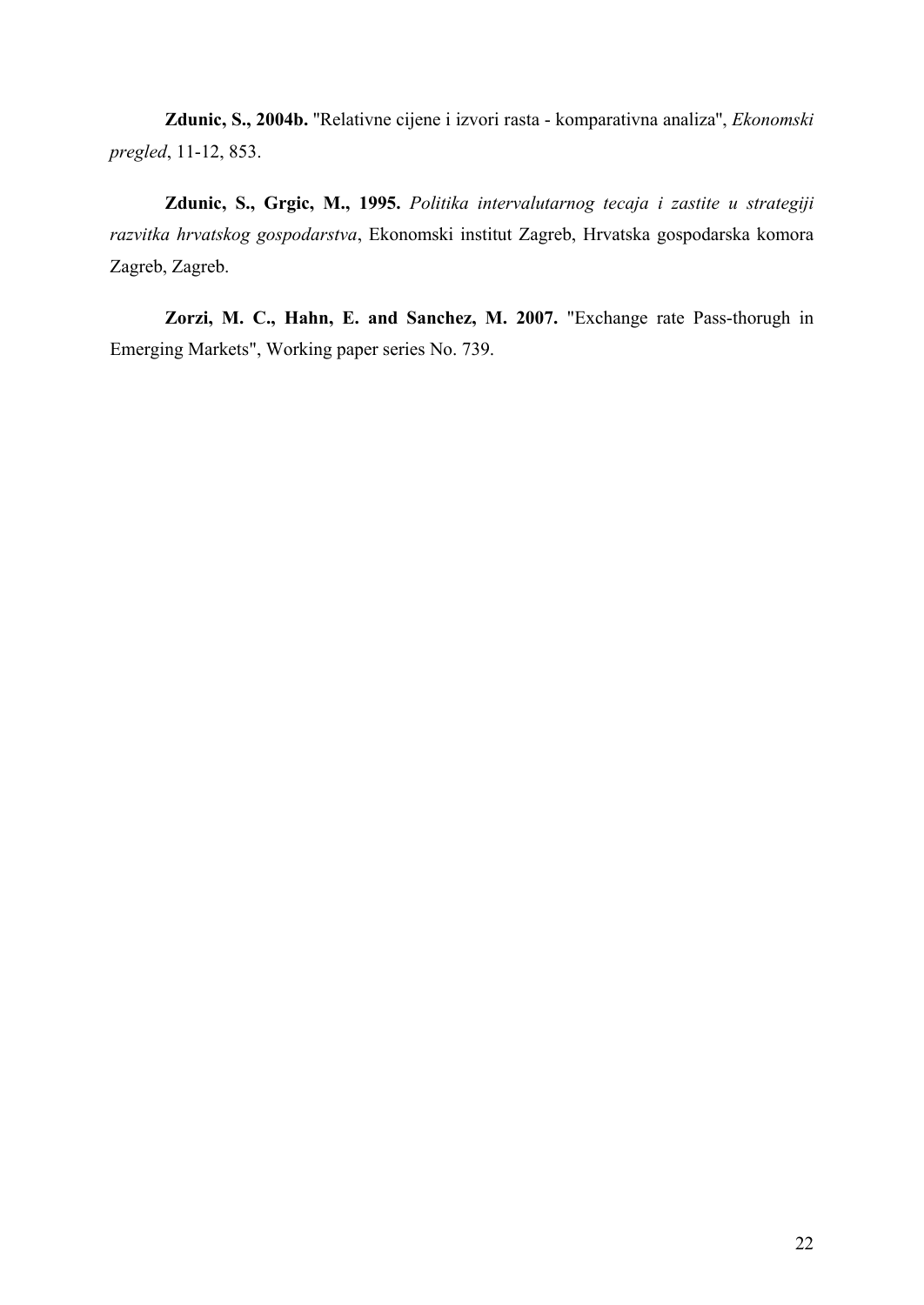# **Appendix 1**

**Table 5: The significance interval and SSRs, AICs and SBCs for all threshold in the all regressions with 9 lags and delay parameter of 1**

| Threshold | SSR      | 95% Interval | 90% Interval               | AIC      | <b>BIC</b> |
|-----------|----------|--------------|----------------------------|----------|------------|
| 28,5510   | 155,3000 | 24,44998605  | 24,19714791                | 708,9400 | 777,9400   |
|           |          |              |                            |          |            |
| 28,2380   | 130,1200 | 24,44998605  | 24,19714791                | 685,7700 | 754,7700   |
| 27,8070   | 95,3400  | 24,44998605  | 24,19714791                | 645,0300 | 714,0300   |
| 26,9870   | 88,3440  | 24,44998605  | 24,19714791                | 635,0400 | 704,0500   |
| 25,7680   | 87,8570  | 24,44998605  | 24,19714791                | 634,3200 | 703,3200   |
| 24,9590   | 84,0050  | 24,44998605  | 24,19714791                | 628,4400 | 697,4500   |
| 24,0610   | 76,9900  | 24,44998605  | 24,19714791                | 617,0200 | 686,0300   |
| 24,0460   | 76,9880  | 24,44998605  | 24,19714791                | 617,0200 | 686,0200   |
| a21,8180  | 76,4800  | 24,44998605  | 24,19714791                | 616,1500 | 685,1500   |
| ab21,0410 | 24,2850  | 24,44998605  | 24,19714791                | 465,8700 | 534,8800   |
| ab11,1300 | 23,1810  | 24,44998605  | 24,19714791                | 459,7700 | 528,7800   |
| *ab5,9102 | 23,1320  | 24,44998605  | 24,19714791                | 459,5000 | 528,5100   |
| ab2,6927  | 185,1400 | 24,44998605  | 24,19714791                | 731,9700 | 800,9700   |
| 2,4409    | 186,6500 | 24,44998605  | 24,19714791                | 733,0300 | 802,0400   |
|           |          |              |                            |          | 802,0300   |
| 2,2652    | 186,6400 | 24,44998605  | 24,19714791                | 733,0200 |            |
| 2,2291    | 222,2300 | 24,44998605  | 24,19714791                | 755,8900 | 824,8900   |
| 2,1397    | 222,9500 | 24,44998605  | 24,19714791                | 756,3100 | 825,3100   |
| 2,0198    | 224,3100 | 24,44998605  | 24,19714791                | 757,1100 | 826,1100   |
| 1,8318    | 246,9700 | 24,44998605  | 24,19714791                | 769,7100 | 838,7200   |
| 1,5247    | 249,2900 | 24,44998605  | 24,19714791                | 770,9400 | 839,9400   |
| 1,5215    | 250,3200 | 24,44998605  | 24,19714791                | 771,4800 | 840,4800   |
| 1,5074    | 251,3200 | 24,44998605  | 24,19714791                | 772,0000 | 841,0000   |
| 1,4061    | 252,9900 | 24,44998605  | 24,19714791                | 772,8700 | 841,8700   |
| 1,0185    | 256,4700 | 24,44998605  | 24,19714791                | 774,6600 | 843,6600   |
| 1,0126    | 256,7000 | 24,44998605  | 24,19714791                | 774,7800 | 843,7800   |
| 0,9970    | 256,7100 | 24,44998605  | 24,19714791                | 774,7800 | 843,7900   |
| 0,9457    | 259,3000 | 24,44998605  | 24,19714791                | 776,1000 | 845,1000   |
| 0,9427    | 262,9600 | 24,44998605  | 24,19714791                | 777,9300 | 846,9400   |
| 0,9034    | 266,0500 | 24,44998605  | 24,19714791                | 779,4600 | 848,4700   |
| 0,8565    | 269,1000 | 24,44998605  | 24,19714791                | 780,9600 | 849,9600   |
|           |          |              |                            |          |            |
| 0,6039    | 269,1900 | 24,44998605  | 24,19714791<br>24,19714791 | 781,0000 | 850,0000   |
| 0,5794    | 269,7400 | 24,44998605  |                            | 781,2700 | 850,2700   |
| 0,5678    | 273,7000 | 24,44998605  | 24,19714791                | 783,1800 | 852,1800   |
| 0,5344    | 275,8500 | 24,44998605  | 24,19714791                | 784,2000 | 853,2100   |
| 0,5228    | 280,3600 | 24,44998605  | 24,19714791                | 786,3300 | 855,3300   |
| 0,4351    | 282,0900 | 24,44998605  | 24,19714791                | 787,1300 | 856,1400   |
| 0,4287    | 282,4900 | 24,44998605  | 24,19714791                | 787,3200 | 856,3200   |
| 0,4053    | 283,4200 | 24,44998605  | 24,19714791                | 787,7500 | 856,7500   |
| 0,4044    | 284,0500 | 24,44998605  | 24,19714791                | 788,0400 | 857,0400   |
| 0,3865    | 285,1000 | 24,44998605  | 24,19714791                | 788,5200 | 857,5300   |
| 0,3568    | 285,7800 | 24,44998605  | 24,19714791                | 788,8300 | 857,8400   |
| 0,3453    | 286,6300 | 24,44998605  | 24,19714791                | 789,2200 | 858,2300   |
| 0,3251    | 286,9700 | 24,44998605  | 24,19714791                | 789,3800 | 858,3800   |
| 0,3210    | 287,6100 | 24,44998605  | 24,19714791                | 789,6700 | 858,6700   |
| 0,3182    | 288,7900 | 24,44998605  | 24,19714791                | 790,2100 | 859,2100   |
| 0,3099    | 289,3800 | 24,44998605  | 24,19714791                | 790,4700 | 859,4800   |
| 0,2987    | 289,3800 | 24,44998605  | 24,19714791                | 790,4700 | 859,4800   |
| 0,2778    | 290,3300 | 24,44998605  | 24,19714791                | 790,9000 | 859,9100   |
| 0,2716    | 291,7000 | 24,44998605  | 24,19714791                | 791,5200 | 860,5200   |
| 0,2668    | 291,7200 | 24,44998605  | 24,19714791                | 791,5300 | 860,5300   |
| 0,2439    | 291,7300 | 24,44998605  | 24,19714791                | 791,5400 | 860,5400   |
| 0,2278    | 292,1900 | 24,44998605  | 24,19714791                | 791,7400 | 860,7400   |
| 0,1996    | 292,3600 | 24,44998605  | 24,19714791                | 791,8200 | 860,8200   |
| 0,1496    | 294,7800 | 24,44998605  | 24,19714791                |          |            |
| 0.1349    |          | 24,44998605  |                            | 792,8900 | 861,9000   |
|           | 296,8700 |              | 24,19714791                | 793,8200 | 862,8300   |
| 0,1343    | 298,4700 | 24,44998605  | 24,19714791                | 794,5300 | 863,5300   |
| 0,1081    | 298,2400 | 24,44998605  | 24,19714791                | 794,4200 | 863,4300   |
| 0,0954    | 299,5500 | 24,44998605  | 24,19714791                | 795,0000 | 864,0000   |
| 0,0937    | 300,4700 | 24,44998605  | 24,19714791                | 795,4000 | 864,4100   |
| 0,0862    | 299,7600 | 24,44998605  | 24,19714791                | 795,0900 | 864,1000   |
| 0,0854    | 300,7600 | 24,44998605  | 24,19714791                | 795,5300 | 864,5300   |
| 0,0677    | 306,8600 | 24,44998605  | 24,19714791                | 798,1600 | 867,1600   |
| 0,0648    | 308,6600 | 24,44998605  | 24,19714791                | 798,9200 | 867,9300   |
| 0,0645    | 308,1700 | 24,44998605  | 24,19714791                | 798,7200 | 867,7200   |